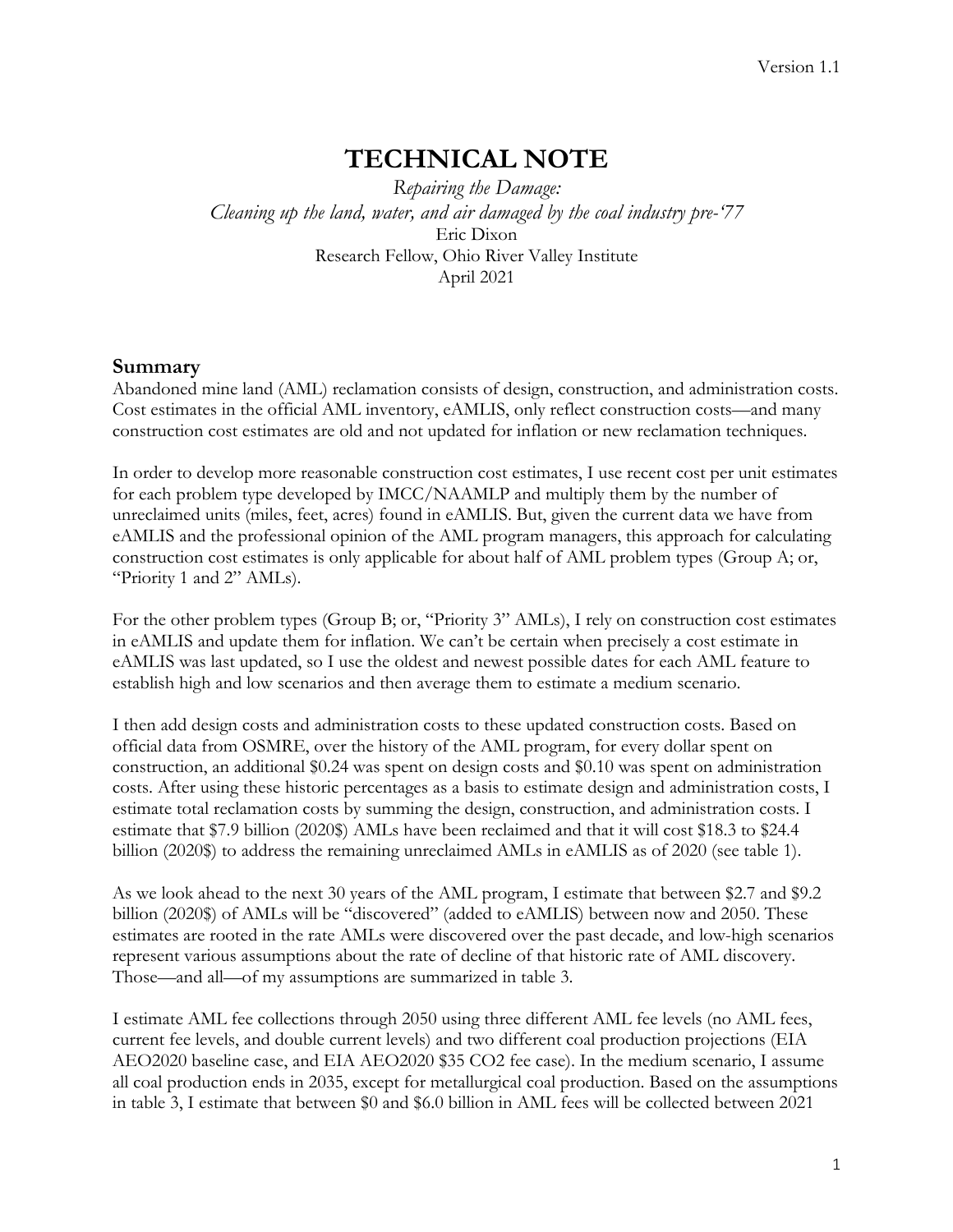and 2050 – though the high scenario assumes coal production will continue at EIA's reference case through 2050, which I think is highly unlikely. If current AML fees continue to be collected through 2035 (and on met coal through 2050), then an estimated \$0.7 billion in fees will be collected (medium scenario).

|                |                                                                                           |                  |                                                                                                                                                       | <b>LOW</b>                                                                 | <b>MEDIUM</b>                                                              | <b>HIGH</b>                                                                |
|----------------|-------------------------------------------------------------------------------------------|------------------|-------------------------------------------------------------------------------------------------------------------------------------------------------|----------------------------------------------------------------------------|----------------------------------------------------------------------------|----------------------------------------------------------------------------|
|                | Reclaimed                                                                                 | As of<br>2020    | <b>Construction Costs</b><br>Design Costs<br><b>Administration Costs</b><br>2020 Reclaimed SUBTOTAL                                                   | \$5,877,172,940<br>\$1,410,521,506<br>\$587,717,294<br>\$7,875,411,740     | \$5,877,172,940<br>\$1,410,521,506<br>\$587,717,294<br>\$7,875,411,740     | \$5,877,172,940<br>\$1,410,521,506<br>\$587,717,294<br>\$7,875,411,740     |
| <b>COSTS</b>   | <b>Construction Costs</b><br>Design Costs<br>As of<br><b>Administration Costs</b><br>2020 |                  | 2020 Unreclaimed SUBTOTAL                                                                                                                             | \$13,632,289,445<br>\$3,271,749,467<br>\$1,363,228,944<br>\$18,267,267,856 | \$15,595,044,351<br>\$3,742,810,644<br>\$1,559,504,435<br>\$20,897,359,430 | \$18,435,689,220<br>\$4,213,871,822<br>\$1,755,779,926<br>\$24,405,340,967 |
|                | Unreclaimed                                                                               | $2021 -$<br>2050 | <b>Construction Costs</b><br>Design Costs<br><b>Administration Costs</b>                                                                              | \$2,012,299,861<br>\$482,951,967<br>\$201,229,986<br>\$2,696,481,814       | \$4,024,599,722<br>\$965,903,933<br>\$402,459,972                          | \$6,975,972,852<br>\$1,594,508,080<br>\$664,378,367                        |
|                |                                                                                           |                  | 2021-2050 Unreclaimed SUBTOTAL<br>UNRECLAIMED COST THRU 2050 TOTAL<br>\$20,963,749,670<br>Total AMLs Discovered (reclaimed & unreclaimed), as of 2050 |                                                                            | \$5,392,963,628<br>\$26,290,323,058                                        | \$9,234,859,299<br>\$33,640,200,266                                        |
|                |                                                                                           | $2021 -$         |                                                                                                                                                       | \$28,839,161,410                                                           | \$34,165,734,798                                                           | \$41,515,612,006                                                           |
| <b>REVENUE</b> |                                                                                           | 2050             | <b>AML</b> Fee Collections                                                                                                                            | \$0                                                                        | \$660,665,883                                                              | \$5,988,310,919                                                            |
|                |                                                                                           | As of<br>2020    | <b>AML Fund Balance</b>                                                                                                                               | \$2,228,778,930                                                            | \$2,228,778,930                                                            | \$2,228,778,930                                                            |
|                |                                                                                           |                  | REVENUE GAP (without AML Fund)                                                                                                                        | \$14,975,438,751                                                           | \$25,629,657,175                                                           | \$33,640,200,266                                                           |
|                | REVENUE GAP (with AML Fund)                                                               |                  | \$12,746,659,821                                                                                                                                      | \$23,400,878,245                                                           | \$31,411,421,336                                                           |                                                                            |

| Table 1. AML cost and revenue summary, low, medium, and high scenarios (billions, 2020\$) |  |  |  |
|-------------------------------------------------------------------------------------------|--|--|--|
|-------------------------------------------------------------------------------------------|--|--|--|

Based on these estimates, by 2050 there will be between \$21.0 and \$33.6 billion (2020\$) in unreclaimed AMLs. This represents an estimated \$25.6 billion revenue gap for the AML program (medium scenario) by 2050. It is slightly lower if OSMRE were to spend down the \$2.23 AML fund to close the revenue gap, but even then it is not unreasonable to expect a revenue shortfall of upwards of \$20 billion (2020\$). Most critical is what this shortfall represents: thousands of AML features left unreclaimed to threaten human safety, ecological health, and economic prosperity in impacted areas.

If we were to reclaim half of all unreclaimed costs (medium scenario, as of 2050) between now and 2050, then I estimate that AML reclamation would create/support 6,909 direct jobs annually for the next decade: 3,144 construction jobs with assumed average hourly gross pay of \$30.00, 3,286 jobs at state/tribal agencies, and 478 jobs at OSMRE. See table 2 for these estimates, which also provides direct jobs estimates for 2031-2040 and 2041-2050 assuming that 33% and 17% of unreclaimed costs (medium scenario, as of 2050) are reclaimed in those two decades, respectively.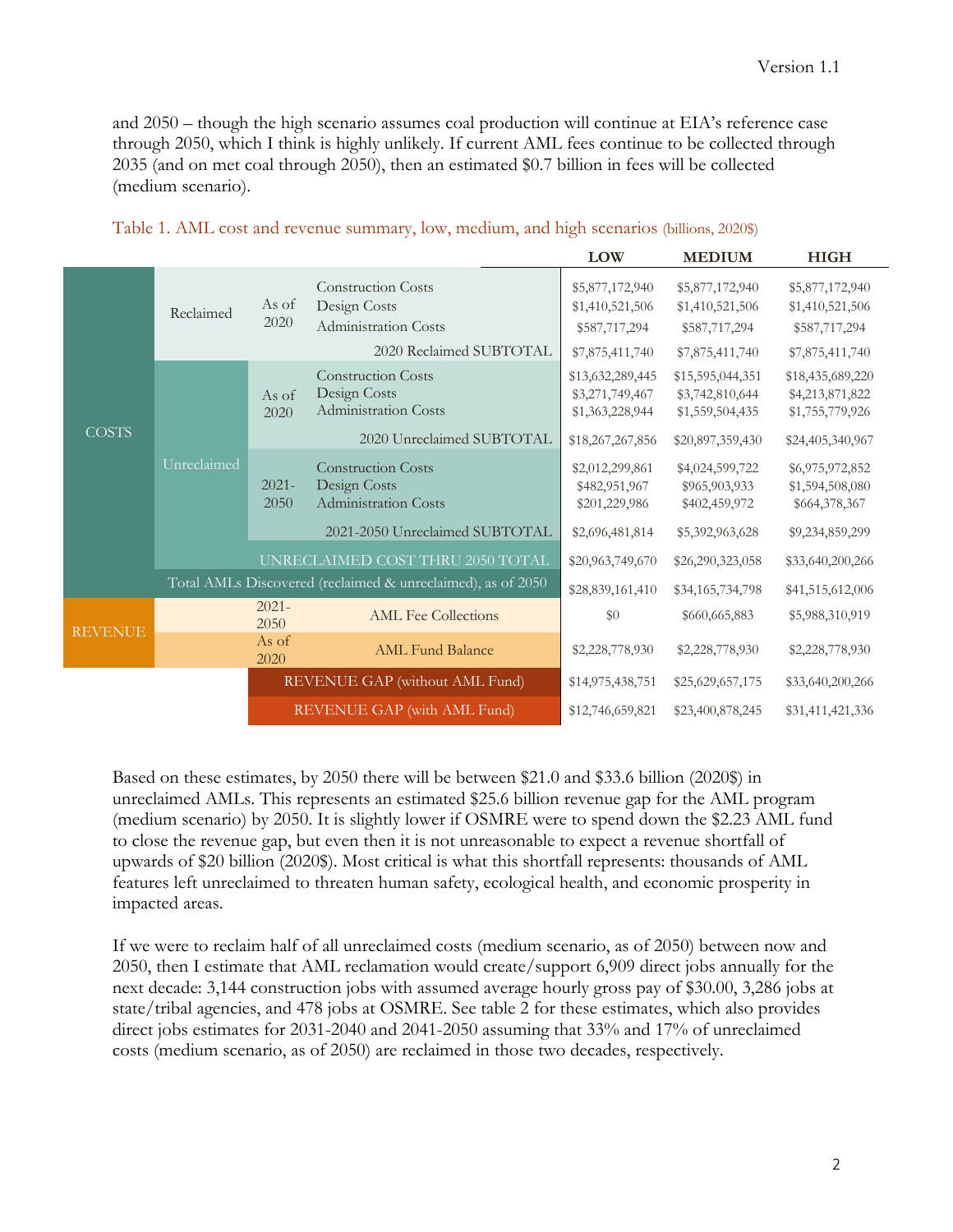Table 1 is a summary of AML costs, revenue, and projected revenue gap. Table 2 is summary of jobs supported/created by reclamation under two different reclamation timelines. Table 3 is a summary of the assumptions upon which these estimates in tables 1 and 2 rely.

|  |                                  |                                              |                               | <b>LOW</b>                 | <b>MEDIUM</b>                                         | <b>HIGH</b>                  |
|--|----------------------------------|----------------------------------------------|-------------------------------|----------------------------|-------------------------------------------------------|------------------------------|
|  |                                  | Unreclaimed Construction Costs, as of 2050   |                               | \$15,644,589,306           | \$19,619,644,073                                      | \$25,411,662,071             |
|  |                                  | Payroll as % of Construction Cost            |                               | 15%                        | 20%                                                   | 30%                          |
|  |                                  | Assumed wage-push construction cost increase |                               |                            |                                                       | $5\%$                        |
|  |                                  |                                              | Average Gross Pay per hour    | \$25                       | \$30                                                  | \$50                         |
|  |                                  |                                              | Annual labor hours per worker | 2080                       | 2080                                                  | 2080                         |
|  |                                  |                                              |                               |                            | 50% of costs in first 10 years, 33% in next 10 years, |                              |
|  | Construction                     |                                              | Total years                   |                            | 17% in final 10 years                                 |                              |
|  |                                  |                                              | Labor Hours                   | 93,867,536                 | 130,797,627                                           | 152,469,972                  |
|  |                                  |                                              | Job Years                     | 45,129                     | 62,883                                                | 73,303                       |
|  |                                  | Jobs per year                                | 2021-2030                     | 2,256                      | 3,144                                                 | 3,665                        |
|  |                                  |                                              | 2031-2040                     | 1,504                      | 2,096                                                 | 2,443                        |
|  |                                  |                                              | 2041-2050                     | 752                        | 1,048                                                 | 1,222                        |
|  | Design &<br><b>JOBS</b><br>Admin | <b>Unreclaimed Total Costs</b>               | 2021-2030                     | 10,481,874,835             | 13, 145, 161, 529                                     | 16,820,100,133               |
|  |                                  | <b>Unreclaimed Annual Costs</b>              | 2021-2030                     | 1,048,187,483              | 1,314,516,153                                         | 1,682,010,013                |
|  |                                  |                                              | 2031-2040<br>2041-2050        | 698,791,656<br>349,395,828 | 876, 344, 102<br>438,172,051                          | 1,121,340,009<br>560,670,004 |
|  | (state/tribal<br>agencies)       |                                              |                               |                            |                                                       |                              |
|  |                                  | Jobs per year                                | 2021-2030                     | 2,620                      | 3,286                                                 | 4,205                        |
|  |                                  |                                              | 2031-2040<br>2041-2050        | 1,747<br>873               | 2,191<br>1,095                                        | 2,803<br>1,402               |
|  |                                  |                                              |                               |                            |                                                       |                              |
|  |                                  | Annual AML Discretionary                     | 2021-2030                     | 75,000,000                 | 112,500,000                                           | 150,000,000                  |
|  | Admin,<br>Research, &            | Funding                                      | 2031-2040<br>2041-2050        | 50,000,000<br>25,000,000   | 75,000,000<br>37,500,000                              | 100,000,000<br>50,000,000    |
|  | Inspection                       |                                              |                               |                            |                                                       |                              |
|  | (OSMRE)                          | Jobs per year                                | 2021-2030                     | 319                        | 478                                                   | 638                          |
|  |                                  |                                              | 2031-2040<br>2041-2050        | 212<br>106                 | 319<br>159                                            | 425<br>212                   |
|  |                                  | Construction jobs as % of total jobs         |                               | 43%                        | 46%                                                   | 43%                          |
|  |                                  | State/tribal jobs as % of total jobs         |                               | 50%                        | 48%                                                   | 49%                          |
|  |                                  |                                              | OSMRE jobs as % of total jobs | $6\%$                      | $7\%$                                                 | $7\%$                        |
|  | Total                            |                                              | 2021-2030                     | 5,196                      | 6,909                                                 | 8,508                        |
|  |                                  | Jobs per year                                | 2031-2040                     | 3,464                      | 4,606                                                 | 5,672                        |
|  |                                  |                                              | 2041-2050                     | 1,732                      | 2,303                                                 | 2,836                        |

#### Table 2. Direct jobs estimates, 2021-2050, under low, medium, and high scenarios Assumes 50% of unreclaimed costs (as of 2050) are reclaimed in 2021-30, 33% in 2031-2040, and 17% in 2041-2050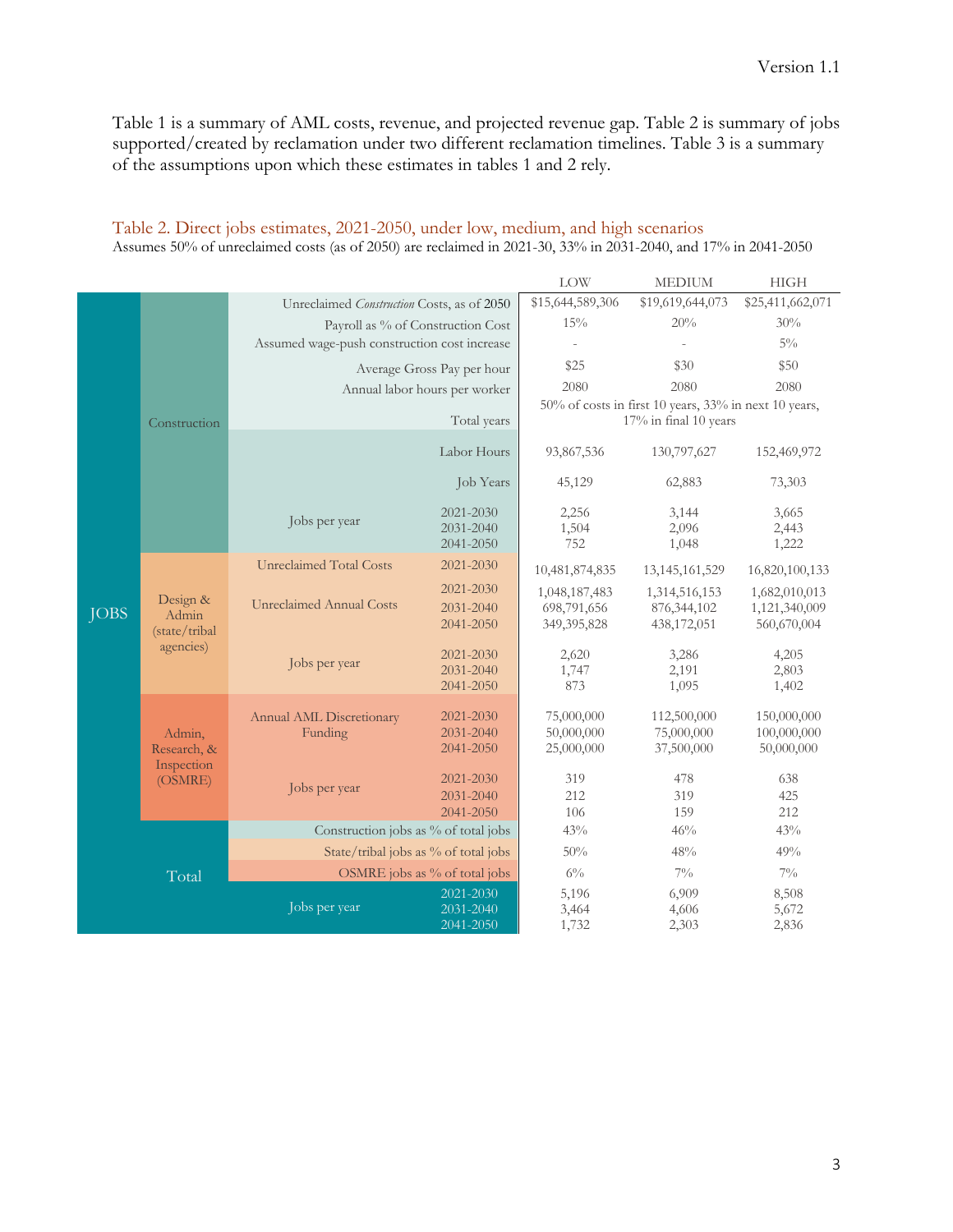### Table 3. Summary of Assumptions

| <b>ASSUMPTIONS</b>                                                                                                                                                                                                               | LOW Scenario                                                                                                                                                                                                                                                                                                                    | MEDIUM Scenario                                                                                                                                                                                                                                                                                                        | <b>HIGH</b> Scenario                                                                                                                                                                                                                                                |
|----------------------------------------------------------------------------------------------------------------------------------------------------------------------------------------------------------------------------------|---------------------------------------------------------------------------------------------------------------------------------------------------------------------------------------------------------------------------------------------------------------------------------------------------------------------------------|------------------------------------------------------------------------------------------------------------------------------------------------------------------------------------------------------------------------------------------------------------------------------------------------------------------------|---------------------------------------------------------------------------------------------------------------------------------------------------------------------------------------------------------------------------------------------------------------------|
| <b>I. COST PER UNIT</b><br>How much does it cost per unit<br>(acre, mile, feet) to reclaim an AML<br>feature?                                                                                                                    | Cost per unit estimates are only appropriate (given current eAMLIS data) for some problem<br>types (Group A). I use median cost per unit values estimated by IMCC/NAAMLP (2019),<br>which are based on eAMLIS completed cost and completed unit (2014-2018) data and the<br>professional expertise of the AML program managers. |                                                                                                                                                                                                                                                                                                                        |                                                                                                                                                                                                                                                                     |
| <b>II. AGE OF COST ESTIMATES</b><br>We cannot be certain when a cost<br>estimate for a given AML feature<br>was made. For the purpose of<br>inflation adjustments, on what date<br>should we assume a cost estimate<br>was made? | The most recent date<br>associated with the AML<br>feature: the Date Revised in<br>eAMLIS.                                                                                                                                                                                                                                      | The average of the oldest<br>and newest dates associated<br>with the AML feature.                                                                                                                                                                                                                                      | The oldest date associated<br>with the AML feature: the<br>Date Prepared in eAMLIS.                                                                                                                                                                                 |
| <b>III. FUTURE AMLs</b><br><b>DISCOVERED</b><br>How much new AML costs will be<br>discovered (added to eAMLIS)<br>between now and 2050?                                                                                          | During the 2020s, AMLs will<br>be discovered annually at half<br>the average rate of the<br>2010s, then in the 2030s the<br>rate will fall to half the<br>previous decade, then in the<br>2040s the rate will again fall<br>to half the previous decade.                                                                        | During the 2020s, AMLs will<br>be discovered annually at the<br>same average rate as the 2010s,<br>then in the 2030s the rate<br>will fall to <i>half</i> the previous<br>decade, then in the 2040s the<br>rate will again fall to half the<br>previous decade.                                                        | During the 2020s, AMLs will<br>be discovered annually at twice<br>the average rate as the 2010s,<br>then in the 2030s the rate will<br>fall to one-third the previous<br>decade, then in the 2040s the<br>rate will again fall to one-third<br>the previous decade. |
| <b>IV. ADMIN/DESIGN COSTS</b><br>How much does AML design and<br>administration cost?                                                                                                                                            |                                                                                                                                                                                                                                                                                                                                 | Based on official FBMS data from OSMRE, I assume that for every dollar of AML<br>construction there is \$0.24 in design costs and \$0.10 in administration costs. <sup>1</sup>                                                                                                                                         |                                                                                                                                                                                                                                                                     |
| <b>V. AML FEE COLLECTIONS</b><br>How much AML fees will be<br>collected between now and 2050?                                                                                                                                    | AML fee levels will not be<br>reauthorized and thus will be<br>reduced to zero in 2021.                                                                                                                                                                                                                                         | Current AML fee levels will<br>be assessed through 2050,<br>and coal production will<br>equal the projection in the<br>EIA2020 \$35 CO2 fee<br>scenario (the 2020 EIA<br>projection with the lowest<br>coal production). All coal<br>production -- except for<br>metallurgical coal production<br>-- will end in 2035. | AML fee levels will be <i>doubled</i><br>and assessed through 2050,<br>and coal production will equal<br>the projection in the EIA2020<br>Reference Case.                                                                                                           |
| <b>VI. PAYROLLS COSTS</b><br>What share of AML construction is<br>spent on payroll?                                                                                                                                              | 15% of AML construction<br>costs are spent on payroll.<br>This is slightly higher than<br>the lowest value in a sample<br>of 12 recent PA AML<br>projects.                                                                                                                                                                      | 20% of AML construction<br>costs are spent on payroll.<br>This is similar to the mean<br>$(22\%)$ and median $(18\%)$<br>from a sample of 12 recent<br>PA AML projects.                                                                                                                                                | 30% of AML construction<br>costs are spent on payroll.<br>This is grounded in payroll<br>cost data from a sample of 12<br>recent PA AML projects, and<br>assumes a scenario in which<br>AML pay rises considerable<br>relative to present rates (more<br>below).    |
| VII. WAGE-PUSH COST<br><b>INCREASE</b><br>Will wage increases impact<br>reclamation construction costs?                                                                                                                          | No assumed change in prices<br>due to wage increases.                                                                                                                                                                                                                                                                           | No assumed change in prices<br>due to wage increases.                                                                                                                                                                                                                                                                  | Due to higher assumed wages<br>(see below) and a 10%<br>increase in payroll costs, all<br>construction costs in high<br>scenario are increased by 5%<br>to approximate wage-push<br>price increases.                                                                |
| <b>VIII. HOURLY WAGES</b><br>What is the average hourly wage of<br>construction workers who do AML<br>construction work?                                                                                                         | Hourly gross pay is \$25: \$20<br>wage $+$ \$5 fringes. This estimate<br>assumes a wage that is slightly<br>lower and fringes that are<br>considerably lower than the<br>medium scenario. This scenario                                                                                                                         | Hourly gross pay is \$30: \$20.24<br>wage $+$ \$9.76 fringes. AML<br>wage data is not available. This<br>estimate is based on the<br>weighted average of the mean<br>wages of Laborers & Operators                                                                                                                     | Hourly gross pay is \$50: \$30<br>wage $+$ \$20 fringes. This<br>scenario assumes that<br>prevailing wage laws are<br>strengthened significantly and                                                                                                                |

Abandoned Mine Land (AML) Program landing page of the OSMRE website, accessed December 2020. "OSMRE's DOI Financial Business Management System (FBMS) is the system of record for the AML Program that contains comprehensive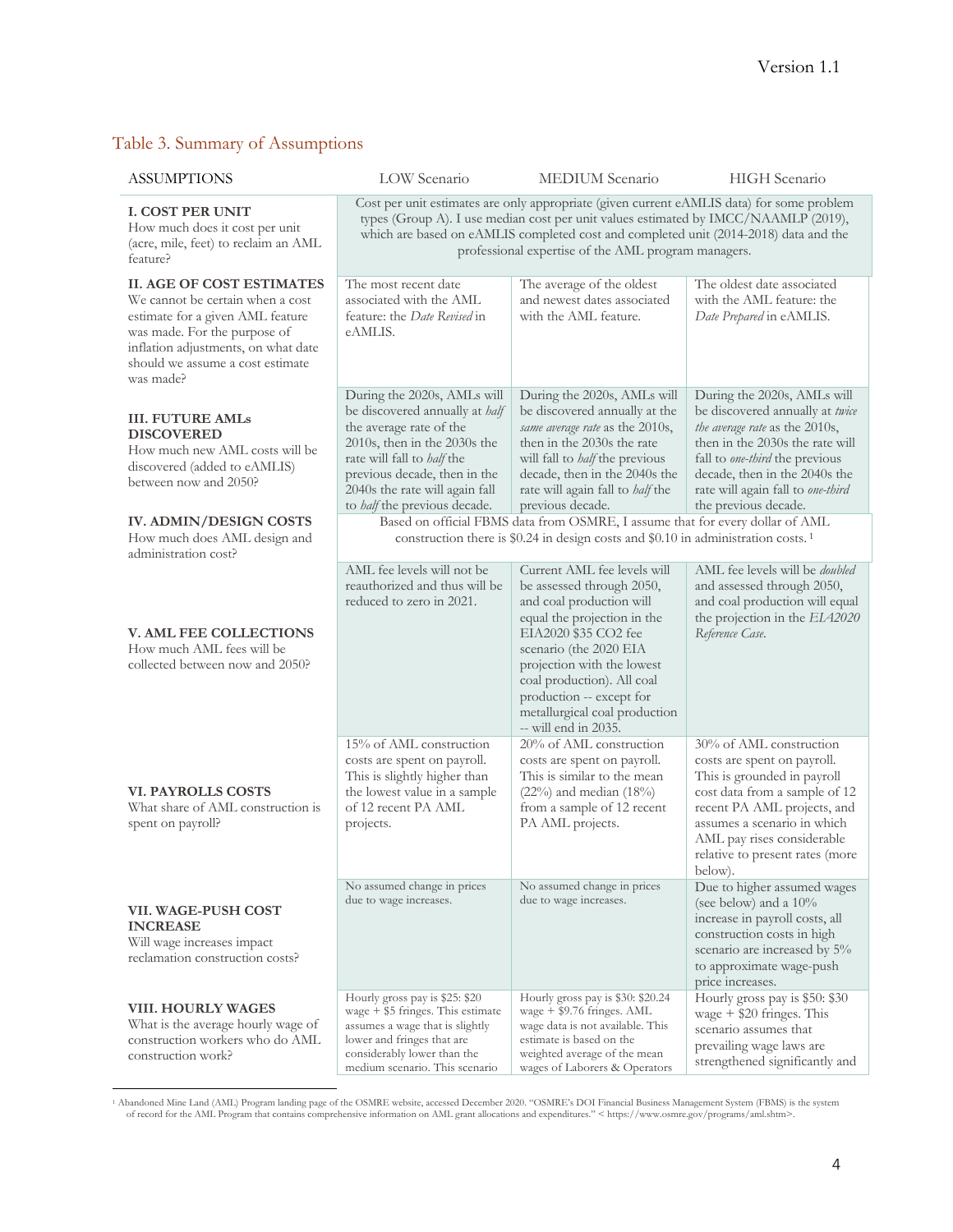| assumes one or all of the<br>following: AML wages/fringes<br>are considerably lower than that<br>of Laborers and Operators in<br>general; the number of AML<br>workers is greater in states with<br>below-median wages; prevailing<br>wage laws are weakened or<br>unionization declines in states<br>with relatively high AML wages.<br>A job-year is 2080 hours of pay. | in each of 25 states with AML<br>(BLS data). The median wage<br>for Laborers (\$17.60) and<br>Operators (\$22.87) is weighted<br>by each state/tribe's<br>unreclaimed costs as of 2020<br>(medium scenario)—a rough<br>proxy for how much AML work<br>will be done in each state/tribe.<br>I assume that half of payroll<br>costs are spent on Laborers and<br>half on Operators, which yields<br>a \$20.24 hourly wage (the mid<br>point between the avgs. for<br>Laborers and Operators).<br>The medium scenario represents<br>the author's best estimate of<br>AML wages under current<br>market conditions, wage laws,<br>and unionization rates. Level of<br>fringes $(32.5\%)$ is comparable<br>with national average for the<br>construction industry, 30.9%<br>(BLS). Based on AML wage<br>range data from 2 states, there is<br>not strong evidence that AML<br>workers make more/less on<br>average than Laborers &<br>Operators in general in a given | that unionization rates rise<br>among Laborers and<br>Operators in the heavy civil<br>engineering industry across<br>many AML states. A job-year<br>is 2080 hours of pay. |
|---------------------------------------------------------------------------------------------------------------------------------------------------------------------------------------------------------------------------------------------------------------------------------------------------------------------------------------------------------------------------|------------------------------------------------------------------------------------------------------------------------------------------------------------------------------------------------------------------------------------------------------------------------------------------------------------------------------------------------------------------------------------------------------------------------------------------------------------------------------------------------------------------------------------------------------------------------------------------------------------------------------------------------------------------------------------------------------------------------------------------------------------------------------------------------------------------------------------------------------------------------------------------------------------------------------------------------------------------|---------------------------------------------------------------------------------------------------------------------------------------------------------------------------|
|                                                                                                                                                                                                                                                                                                                                                                           | state. I assume a job-year is 2080<br>hours of pay.                                                                                                                                                                                                                                                                                                                                                                                                                                                                                                                                                                                                                                                                                                                                                                                                                                                                                                              |                                                                                                                                                                           |

State/tribal AML staff positions are funded through federal AML grants to states and tribes. Every \$1 million in AML grants (AKA every dollar of total reclamation costs) supports 2.5 state/tribal AML jobs. According to official "Annual State Evaluation Reports" that state/tribal AML programs deliver to OSMRE, there were an average of 2.54 FTEs supported by every \$1 million in AML grants to states/tribes, across all 28 AML programs in 2019.

> For Case A (reclamation occurs equally over 30 years), this scenario assumes \$75 million in annual OSMRE funding, which is a 200% increase from 2019-20

For Case A (reclamation occurs equally over 30 years), this scenario assumes \$50 million in annual OSMRE funding, which is a 100% increase from 2019-20 levels (\$25M) and 13.5% increase from 2009-10 levels (\$44M). To compare OSMRE funding with the level of annual AML work: assuming all unreclaimed AML (low scenario costs) is reclaimed equally over 30 years, then annual reclamation work (\$699M) will be 110% more than in 2009-10 (\$334M) and 200% more reclamation work than in 2019- 20 (\$231M). For Case B (under which half of reclamation occurs in the next decade), the \$75M in annual OSMRE funding is adjusted accordingly (for Case B, \$75 M per year 2021-2030, \$50M per year 2031- 2040, \$25M per year 2041-2050. Federal AML staff at OSMRE

are funded through

discretionary funding from the US Treasury. I assume that every \$1 million in AML discretionary funding supports 4.25 federal jobs at OSMRE.

levels (\$25M) and 75% increase from 2009-10 levels (\$44M). To compare OSMRE funding with the level of annual AML work: assuming all unreclaimed AML (medium scenario costs) is reclaimed equally over 30 years, then annual reclamation work (\$876M) will be 160% more than in 2009-10 (\$334M) and 280% more reclamation work than in 2019-20 (\$231M). For Case B (under which half of reclamation occurs in the next decade), the \$75M in annual OSMRE funding is adjusted accordingly (for Case B, \$112.5 M per year 2021-2030, \$75M per year 2031-2040, \$37.5M per year  $2041 - 2050$ 

Federal AML staff at OSMRE are funded through discretionary funding from the US Treasury. I assume that every \$1 million in AML discretionary funding supports 4.25 federal jobs at OSMRE. According to official

million in annual OSMRE funding, which is a 300% increase from 2019-20 levels (\$25M) and 125% increase from 2009-10 levels (\$44M). To compare OSMRE funding with the level of annual AML work: assuming all unreclaimed AML (high scenario costs) is reclaimed equally over 30 years, then annual reclamation work (\$1,081M) will be 224% more than in 2009-10 (\$334M) and 368% more reclamation work than in 2019-20 (\$231M). For Case B (under which half of reclamation occurs in the next decade), the \$75M in annual OSMRE funding is adjusted accordingly (for Case B, \$150 M per year 2021-2030, \$100M per  $\frac{1}{x}$  year 2031-2040, \$50M per year 2041-2050.

This scenario assumes \$100

Federal AML staff at OSMRE are funded through discretionary funding from the US Treasury. I assume that every \$1 million in AML discretionary funding supports 4.25 federal jobs at OSMRE. According to official OSMRE budget reports, there were an average of 4.24 FTEs per

#### **IX. AML JOBS AT STATE/TRIBAL AGENCIES**

How many AML jobs at state and tribal agencies are created/supported by AML reclamation?

#### **X. AML JOBS AT OSMRE**

How many AML jobs at OSMRE are created/supported by AML reclamation?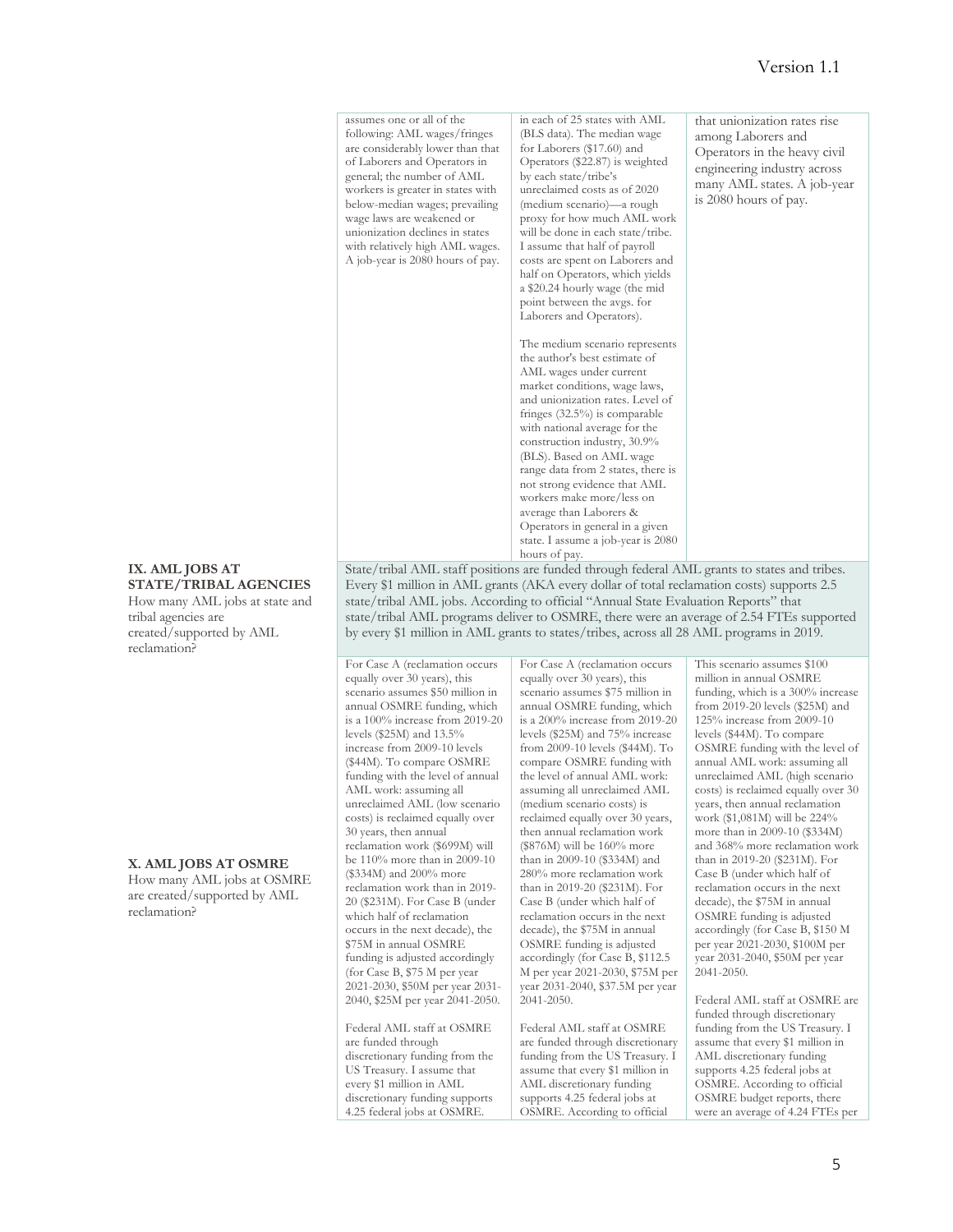|                                                                                                                                           | According to official OSMRE<br>budget reports, there were an<br>average of 4.24 FTEs per \$1<br>million in discretionary AML<br>funding across 2009, 2010,<br>2019, and 2020.                                                                                                                                                                                                                            | OSMRE budget reports, there<br>were an average of 4.24 FTEs<br>per \$1 million in discretionary<br>AML funding across 2009, 2010,<br>2019, and 2020. | \$1 million in discretionary AML<br>funding across 2009, 2010, 2019,<br>and 2020. |
|-------------------------------------------------------------------------------------------------------------------------------------------|----------------------------------------------------------------------------------------------------------------------------------------------------------------------------------------------------------------------------------------------------------------------------------------------------------------------------------------------------------------------------------------------------------|------------------------------------------------------------------------------------------------------------------------------------------------------|-----------------------------------------------------------------------------------|
| <b>XI. CLEANUP SCHEDULE</b><br>Over what time horizon will AML<br>cleanup happen, and will it be<br>distributed equally across all years? | I calculate low, medium, and high scenario estimates for three different cases:<br>Case A) all unreclaimed costs are reclaimed by 2050, and reclamation is distributed<br>Case B) AML reclamation is front-loaded in the first decade, such that 50% of<br>unreclaimed AML is reclaimed in the first 10 years, 33% is reclaimed in the next 10<br>years, and 17% is reclaimed in the final 10 years, and |                                                                                                                                                      |                                                                                   |

#### **1. How much will it cost to reclaim all AMLs, as of 2020?**

The cost of reclaiming an AML feature consists of 1) design costs, 2) construction costs, and 3) administration costs (which includes inspection/monitoring, permitting, planning, managing).

The first step is to establish construction costs, which serve as a base for estimating the other costs. The federal eAMLIS inventory contains construction cost estimates for each AML feature in the federal inventory. State/federal AML officials across the country add AML features – using established procedures –to a common eAMLIS inventory. This is done on a rolling basis, and AML features are updated with new information as they are reclaimed. Some cost estimates in eAMLIS can be as old as 1981, some as new as 2020. Cost estimates in eAMLIS represent the official's best estimate for how much construction will cost to reclaim the site under current AML law (according to the cost estimation procedures in AML-1). Cost estimates in eAMLIS have not been updated for inflation, and mine reclamation techniques have changed over time, which could also affect the actual cost of reclamation. The sum of all unreclaimed construction costs in eAMLIS is \$11.0 billion (as of eAMLIS 10.19.20). Yet, there is reason to believe these cost estimates are serious underestimates: prices have increased (inflation) and older cost estimates represent outdated reclamation techniques.

A second method of estimating reclamation costs is to multiply the extent of unreclaimed AMLs by the average cost of reclamation. The IMCC/NAAMLP (2019) established estimates for average reclamation cost per unit for each of Problem Type. <sup>2</sup> An AML feature can be one of thirty different Problem Types: these range from Dangerous Highwalls to Vertical Openings to Underground Mine Fires. Each Problem Type has a specific standardized unit that AML officials use to measure the extent of the AML. For example, the standardized unit is feet for Dangerous Highwalls, miles for Clogged, acres for Underground Mine Fires, and so on. When officials add AML features to

<sup>2</sup> "Projecting Costs for Future AML Reclamation." Interstate Mining Compact Commission (IMCC). National Association of Abandoned Mine Land Programs (NAAMLP)., September 2019.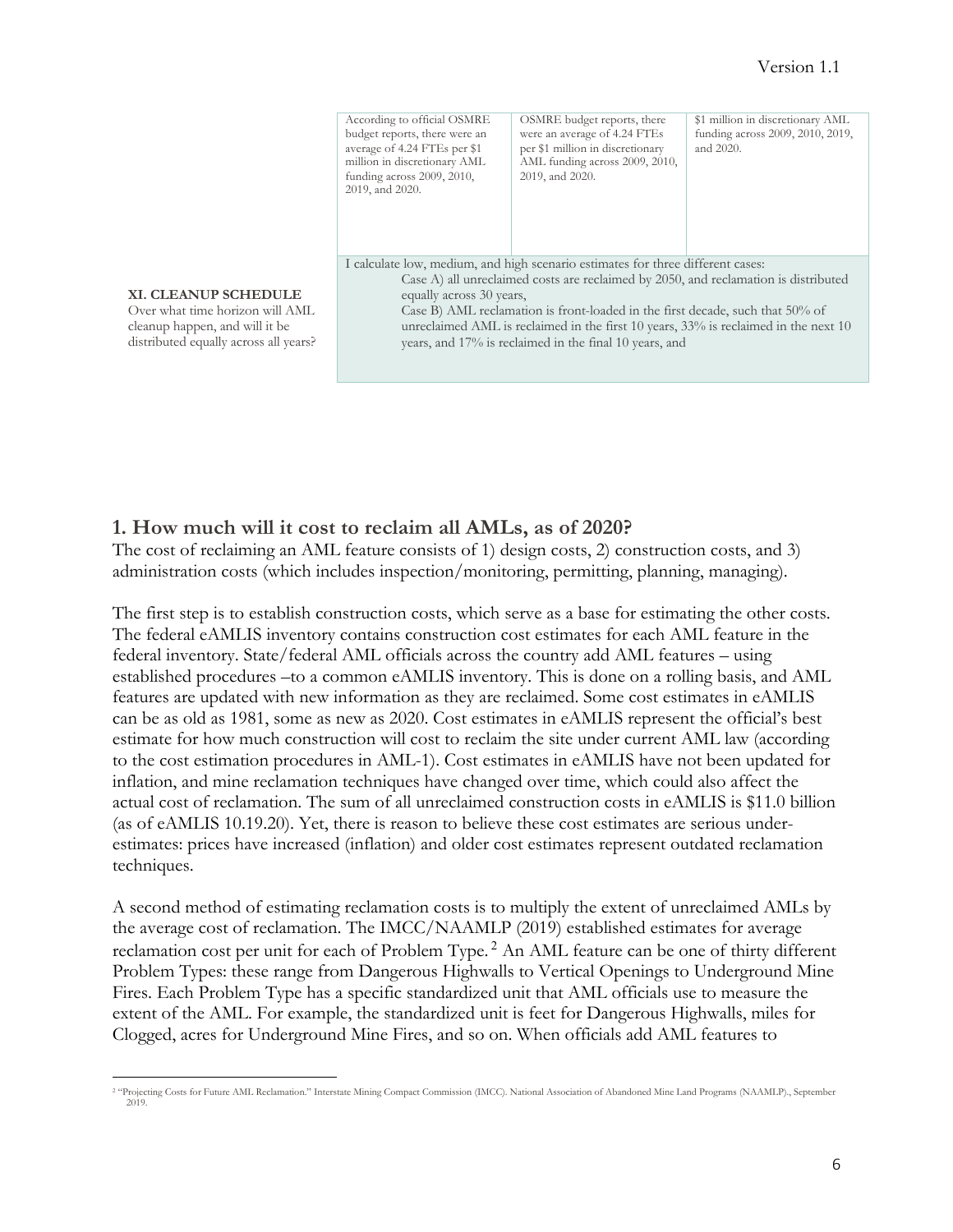eAMLIS, they include standardized unit data – which represents their best estimate of the size/extent of an unreclaimed AML feature.

This is useful because reclamation needs and techniques – and thus costs – vary widely by Problem Type. For each AML feature in eAMLIS that was reclaimed between October 1, 2013 and September 30, 2018, IMCC/NAAMLP divided the construction cost by the units reclaimed. They then took the median of these values for each Problem Type. After reviewing the estimates and based on their professional experience, AML officials from multiple states/tribes determined that the median values for sixteen of the Problem Types were indeed representative of average reclamation costs –but that the median values for fourteen other Problem Types were not representative of their current cost of reclamation. Let's call Group A the Problem Types whose median values are reasonably representative, and Group B the Problem Types whose median values are not. [For those familiar with the AML program, Group A is all Priority 1 and 2 PTs, and Group B is all Priority 3 PTs except for one PT, "Polluted Water: Human Consumption," which is a Priority 1 or 2 PT).

The next step was to sum all of the unfunded standardized units to establish the amount of unreclaimed AML for each problem type, as of 2020. For Group A, I then multiplied the median cost per unit values by the unreclaimed units for each Problem Type. Without reliable average cost per unit values, I was forced to use eAMLIS cost estimates for Group B. First, I used the noninflation adjusted eAMLIS cost estimates for Group B. Summing the new estimates for Group A PTs and the non-inflation adjusted eAMLIS cost estimates for Group B PTs shows a total unreclaimed construction cost of \$12.7 billion. Yet, the cost estimates for the Problem Types in Group B are underestimates because of inflation.

So I then updated the Group B estimates for inflation, using two different approaches. Each AML feature in eAMLIS has two dates attached to it: 1) a Date Prepared, which is auto-created by eAMLIS and never changes, and 2) a Date Revised, which is updated whenever any field in the input for an AML feature is changed. First, I updated the unreclaimed cost estimates for inflation (GDP Deflator, 2020 H1=100) using the Date Revised. We can't be certain when a given cost estimate was created because the Date Revised for an AML feature is updated even if it is not the cost estimate that has been changed (there are 40 different fields for each AML feature in eAMLIS). For example, changes to an AML feature's geographic data (required for some projects due to recent eAMLIS system changes), unit data, or problem type data would all result in a newer Date Revised—each without the cost estimate being updated at this newer date. Thus inflation-adjustment using Date Revised is a conservative estimate for how old the cost estimate: it assumes that the cost estimate was updated at the most recent date associated with the AML feature. This shows a total unreclaimed construction cost of \$13.6 billion (low scenario).

Second, I updated the unreclaimed cost estimates for inflation using the Date Prepared. Inflationadjustment using Date Prepared is a more liberal estimate for how old the cost estimate: it assumes that the cost estimate was updated at the oldest date associated with the AML feature (when it was originally put in the digital eAMLIS system). This shows a total unreclaimed construction cost of \$17.6 billion (high scenario).

We know the cost estimates for Group B in eAMLIS are not updated for inflation and can thus reasonably conclude that the total unreclaimed construction cost is higher than \$12.7 billion, and that it likely lies somewhere in the range of 13.6 to 17.6 billion (2020\$). If you take the simple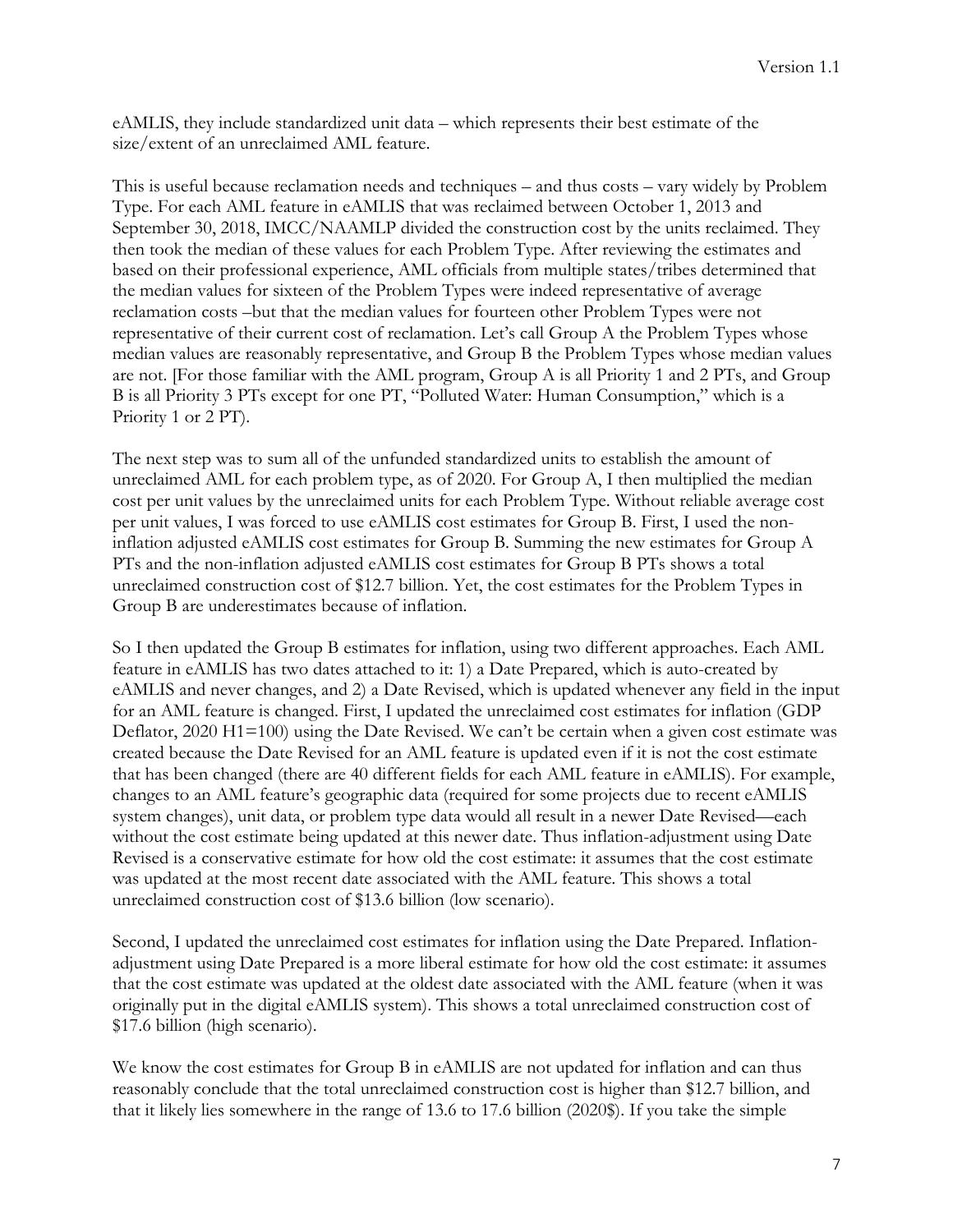average of these two figures, you arrive at \$15.6 billion (medium scenario). In terms of a single cost estimate that captures the construction cost of unreclaimed AMLs with the data we currently have available to us, I argue that this is as good a candidate as any.

### **2. How much AML reclamation has been completed (costs), as of 2020?**

When state/tribal AML programs complete an AML reclamation project, they update eAMLIS to reflect the actual construction cost of reclaiming the AML feature. So, unlike with unreclaimed AMLs, we can reasonably assume that reclaimed AML costs in eAMLIS ("completed costs") were last updated on the Date Revised. Without inflation adjustments, the cost of all completed AML reclamation construction in eAMLIS is \$4.4 billion. I updated these completed AML costs in eAMLIS for inflation, using the Date Revised as the date associated with the AML's reclamation cost. The total inflation-adjusted construction cost of reclaimed AMLs was 5.1 billion (2020\$).

There are also AML features that are currently in the process of being reclaimed by state and tribal AML programs. These are referred to as "funded" AML projects that are not unreclaimed but are also not yet completed. Funded costs in eAMLIS represent recent cost estimates, and so I assume that the date associated with a funded cost estimate is the Date Revised. After updating the funded cost estimates for inflation, there are 0.783 million (2020\$) worth of currently in progress construction costs. Note that in table 1, "Reclaimed" construction costs include both completed and in-progress costs.

### **3. What is the universe of AMLs—unreclaimed and reclaimed—as of 2020?**

If, as I have shown, there are an estimated 15.6 billion (2020\$) worth of unreclaimed AML construction costs (medium scenario), \$0.783 billion (2020\$) worth of funded AML construction costs, and 5.1 billion (2020\$) worth of AMLs that have already been reclaimed, then the total universe of all AMLs in the federal inventory is 21.5 billion (2020\$) worth of construction cost. In other words, the construction cost of all AMLs discovered—reclaimed, in-progress, and unreclaimed—is 21.5 billion (2020\$).

### **4. How many AMLs will be "discovered" between 2021 and 2050?**

Over the history of the AML program, the universe of known AML problems has grown, for three main reasons: 1) known AML features degrade over time, requiring expanded or re-reclamation of the AML feature and surrounding site, 2) previously unknown AML features are discovered and added to the AML inventory, 3) mine pools and AMD remediation require ongoing reclamation. For decades, state/tribal have not had the funding resources to actively seek out unknown AML features. Still, unknown AML features are discovered every year from citizen complaints and emergencies who contact AML officials.

New AML problems continue to be added to the AML inventory, though the annual rate at which AML problems have been added has declined over time. In order to estimate the rate at which AML problems are discovered, I assume that an AML feature's Date Prepared is the year it was first added to eAMLIS – i.e. the year it was "discovered." In order to estimate the total AML costs or units "discovered" in a given year, I sum the unreclaimed values and the completed values for all AML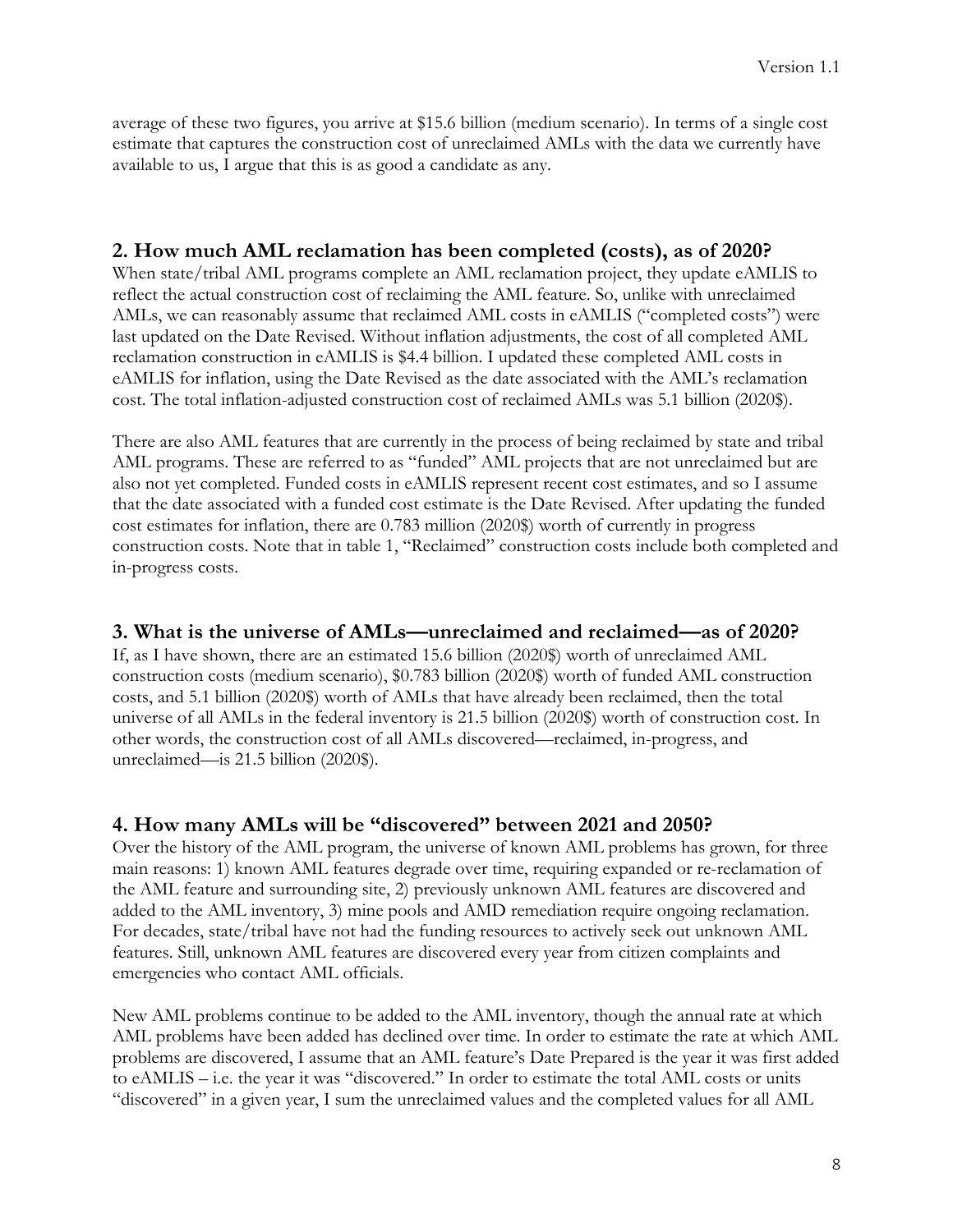features with a given Date Prepared. In order to update the costs for inflation, I assume that the date associated with the unreclaimed costs is the Date Prepared and, as above, that the date associated with the completed costs is the Date Revised.

For the reasons outlined above, problem types were separated into Group A and Group B. With Group A, I estimated the annual rate of units discovered. For Group B, I estimated the annual rate of costs discovered. After estimating the units or costs discovered in each year, I then calculated an average rate of units (for Group A PTs) and costs (for Group B PTs) discovered for three decades: 1990-1999, 2000-2009, and 2010-2019. After establishing the average annual rate of units and costs discovered for each problem type in these time periods (not shown in table 4), I compared the average annual rates across the decades, and attempted to estimate how the rate of discovered had declined each decade. Table 4 shows comparisons of 1990-1999 v. 2000-2009 and 2000-2009 v. 2010-2019.

| <b>GROUP A:</b><br><b>PROBLEM</b> | % CHANGE IN 1990-<br>1999 ANNUAL RATE<br>OF UNITS | % CHANGE IN 2000-<br>2009 ANNUAL RATE<br>OF UNITS | <b>GROUP B:</b><br><b>PROBLEM</b> | % CHANGE IN 1990-<br>1999 ANNUAL RATE<br>OF COSTS | % CHANGE IN<br>2000-2009 ANNUAL<br><b>RATE OF COSTS</b> |
|-----------------------------------|---------------------------------------------------|---------------------------------------------------|-----------------------------------|---------------------------------------------------|---------------------------------------------------------|
| <b>TYPE</b>                       | <b>DISCOVERED AND</b>                             | <b>DISCOVERED AND</b>                             | <b>TYPE</b>                       | <b>DISCOVERED AND</b>                             | <b>DISCOVERED</b>                                       |
|                                   | 2000-2009 ANNUAL                                  | 2010-2019 ANNUAL                                  |                                   | 2000-2009 ANNUAL                                  | AND 2010-2019                                           |
|                                   | <b>RATE</b>                                       | <b>RATE</b>                                       |                                   | <b>RATE</b>                                       | <b>ANNUAL RATE</b>                                      |
| CS                                | $-84%$                                            | 530%                                              | <b>BE</b>                         | $0\%$                                             | $-84%$                                                  |
| <b>CSL</b>                        | $-17%$                                            | $-96%$                                            | DP                                | $-40%$                                            | $-79%$                                                  |
| DH                                | $-25%$                                            | $-52%$                                            | EF                                | 56%                                               | $-94%$                                                  |
| DI                                | 23%                                               | $-72%$                                            | GO                                | $-65%$                                            | $-89%$                                                  |
| <b>DPE</b>                        | $-47%$                                            | $-62%$                                            | H                                 | $-7\%$                                            | $-95%$                                                  |
| <b>DS</b>                         | $-18%$                                            | $-67\%$                                           | HR                                | $-10\%$                                           | $-93%$                                                  |
| <b>GHE</b>                        | $-72%$                                            | $-41\%$                                           | <b>MO</b>                         | 12%                                               | $-82%$                                                  |
| <b>HEF</b>                        | $-2\%$                                            | $-92\%$                                           | $\Omega$                          | $-65%$                                            | 175%                                                    |
| <b>HWB</b>                        | $-36%$                                            | $-63%$                                            | $\mathop{\rm PI}\nolimits$        | 86%                                               | $-92%$                                                  |
| <b>IRW</b>                        | $-80%$                                            | $-94%$                                            | <b>PWHC</b>                       | 26%                                               | $-50\%$                                                 |
| $\mathbf{P}$                      | $-45%$                                            | $-72%$                                            | <b>SA</b>                         | $-48%$                                            | $-90\%$                                                 |
| <b>PWAI</b>                       | 496%                                              | $-97\%$                                           | SL.                               | $-43%$                                            | $-100%$                                                 |
| S.                                | $-32%$                                            | $-81\%$                                           | SP                                | $-42%$                                            | $-89%$                                                  |
| SB                                | $-49%$                                            | $-89%$                                            | <b>WA</b>                         | 57%                                               | $-92%$                                                  |
| <b>UMF</b>                        | 74%                                               | $-85%$                                            |                                   |                                                   |                                                         |
| VO                                | $-63%$                                            | $-64%$                                            | Total                             | $-24%$                                            | $-73%$                                                  |
| <b>AVERAGE</b>                    | $1\%$                                             | $-37\%$                                           | <b>AVERAGE</b>                    | $-7\%$                                            | $-68%$                                                  |
| <b>MEDIAN</b>                     | $-34\%$                                           | $-72%$                                            | <b>MEDIAN</b>                     | $-10%$                                            | $-89%$                                                  |
| <b>HIGH</b>                       | 496%                                              | 530%                                              | <b>HIGH</b>                       | 86%                                               | 175%                                                    |
| <b>LOW</b>                        | $-84%$                                            | $-97\%$                                           | <b>LOW</b>                        | $-65%$                                            | $-100%$                                                 |

#### Table 4. Change in rate of AML discovery over time<sup>3</sup>

<sup>3</sup> Author's calculations based on eAMLIS data from 10.19.20. For a breakdown of the acronyms for the listed problem types, see: https://www.osmre.gov/programs/AMLIS/priority1\_2.shtm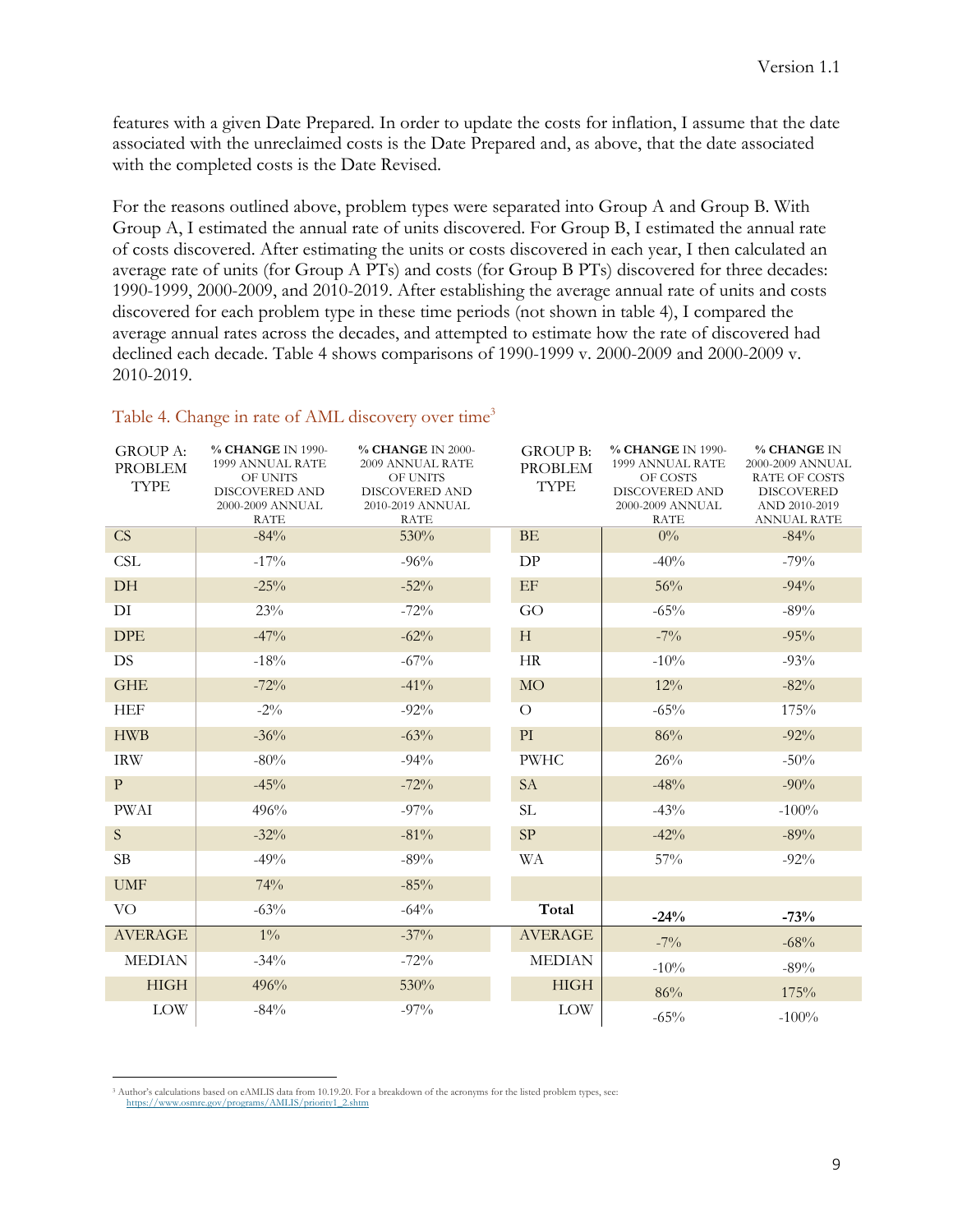The decline in the rate of discovery between the 1990s and the 2000s was smaller than the decline between the 2000s and the 2010s. It is hard to summarize the rate of decline into a single estimate because the percent decline varies widely by problem type. Another complicating dynamic is that, despite the general decline in the rate of discovery over time, there is some evidence that the rate of discovery in 2015-2019 actually increased relative to 2010-2014. The rate of discovery for six of the thirty problem types (DH, DI, DPE, UMF, EF, O) increased in the latter half of the 2010s.

Estimating the future rate of AML discovery is not straightforward: a) we simply don't have a good assessment of how many AMLs exist in the field that are not yet in the eAMLIS inventory, b) the rate of degradation of known AMLs could change over time (with increased flooding and other climate change impacts, for example), and c) the rate of discovery is likely impacted by AML policy and funding—if state/tribal AML programs had more funding and policy direction to actively inventory previously unknown AMLs, then the future rate of AML discovery could potentially increase substantially.

Given considerable uncertainty in terms of future AML discovery, I have developed low, medium, and high scenario assumptions. In the low scenario, I assume that the 2021-2030 average annual rate of AML units/costs added to the eAMLIS inventory is half the average rate from 2010-2019, that the 2031-2040 rate is half the 2021-2030 rate, and that the 2041-2050 rate is half the 2031-2040 rate. In this low scenario, the construction cost of AMLs discovered between 2021 and 2050 is 2.0 billion (2020\$). In the medium scenario, I assume that the 2020s rate of annual AML discovery is the same as the 2010s rate, that the 2030s rate is half the 2020s rate, and the 2040s rate is half the 2030s rate. In this medium scenario, the construction cost of AMLs discovered between 2021 and 2050 is 4.0 billion (2020\$). In the high scenario, I assume that the 2020s rate of annual AML discovery is twice the 2010s rate, that the 2030s rate is one-third the 2020s rate, and the 2040s rate is one-third the 2030s rate. In this high scenario, the construction cost of AMLs discovered between 2021 and 2050 is 6.6 billion (2020\$).

For analysis below, I use the medium scenario of AML costs discovered. This reflects that additional AML resources could empower state/tribal agencies to inventory unknown AML features, keeping the 2020s annual rate of discovery the same as the previous decade, and then the following decades falling by 50% each decade—which based on the table above is within historic average/median decade-over-decade reductions.

# **5. How much are AML design and administration costs relative to construction costs?**

In addition to construction costs, reclaiming AML features also requires design and administration costs. The costs for reclamation in eAMLIS only reflect the costs paid to construction contractors, but before that stage in the reclamation process state/tribal officials must survey and design a reclamation plan for the project. State/tribal officials must also administer the program, including inspection/monitoring, obtaining permits, planning, management, and other tasks.

State and tribal AML programs submit annual reports to the Office of Surface Mining Reclamation and Enforcement (OSMRE) on AML expenditures. OSMRE uses the Financial Business Management System (FBMS) as the system of record for the AML Program: it contains comprehensive information on AML grant allocations and expenditures. According to OSMRE's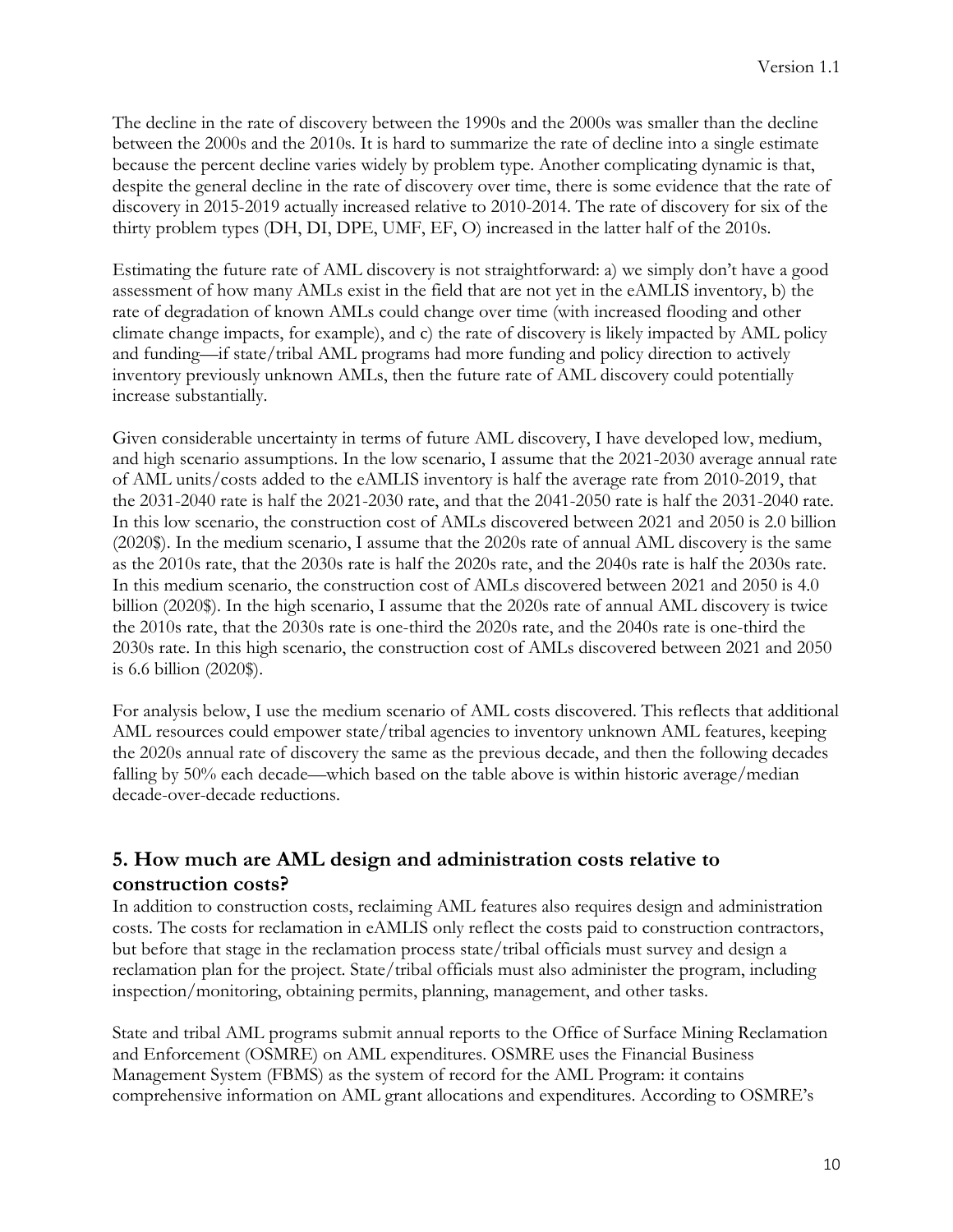FBMS data shown in table 5, over the course of the AML program, construction costs (which I assume include AMD costs) have accounted for 74.7% of all AML expenditures. (This analysis excludes Undelivered Orders, which represent less than 5% of total AML expenditures, and will presumably eventually be allocated to one of the other expenditure categories upon delivery).

| Distribution of "AML Grants"<br>to States and Tribes" | Amount<br>(billions\$) | $\frac{0}{0}$ | $\frac{0}{0}$<br>(Undelivered<br>Orders excluded) |
|-------------------------------------------------------|------------------------|---------------|---------------------------------------------------|
| Construction                                          | 4.218                  | 71.1          | 74.7                                              |
| Acid Mine Drainage                                    | 0.401                  |               |                                                   |
| Project design                                        | 1                      | 16.8          | 17.7                                              |
| Administrative costs                                  | 0.43                   | 7.2           | 7.6                                               |
| Undelivered orders                                    | 0.287                  | 4.8           |                                                   |
| Total                                                 | 5.935                  | 100.0         |                                                   |
| Total (minus undelivered orders)                      | 5.648                  |               | 100.0                                             |

#### Table 5. Cost Breakdown of AML Grants<sup>4</sup>

Project Design costs have accounted for 17.7% of total costs and Administrative Costs have accounted for 7.6% of total costs. In their 2019 report, IMCC and NAAMLP argue that design plus administrative costs would increase total AML costs by 25-30%, relative to only construction costs.<sup>5</sup> My above analysis of the FBMS data shows that design plus admin increases total costs by 33.4%—a marginally higher but very similar estimate.

Given this breakdown, I assume that for every dollar of AML construction costs, there are an additional \$0.24 in design costs, and an additional \$0.10 in administration costs. I apply this assumption to the construction cost estimates discussed above, to yield total reclamation cost estimates.

### **6. How many AML fees will be collected between 2021 and 2050?**

I calculate future AML fee collections assuming three different sets of AML fee levels and two different sets of EIA coal production projections. In the low scenario, I assume that the AML fee levels are reduced to zero in 2022.

In the medium scenario, I assume that current AML fee levels are maintained through 2050, but that all coal production ends in 2035 except for premium (metallurgical) coal.<sup>6</sup> I assume the EIA AEO 2020 \$35 Carbon Dioxide fee case for coal production projections in the medium scenario.

In the high scenario, I assume that current AML fee levels are doubled in 2022 and assessed through 2050. I assume the EIA AEO 2020 baseline ("Reference Case") for coal production projections in the high scenario. In table 6, I also provide figures for projected collections if current AML fee levels were ten times higher.

<sup>4</sup> Abandoned Mine Land (AML) Program landing page of the OSMRE website, accessed December 2020. "OSMRE's DOI Financial Business Management System (FBMS) is the system of record for the AML Program that contains comprehensive information on AML grant allocations and expenditures." < https://www.osmre.gov/programs/aml.shtm>.

<sup>5</sup> "Projecting Costs for Future AML Reclamation." Interstate Mining Compact Commission (IMCC). National Association of Abandoned Mine Land Programs (NAAMLP)., September 2019. Pp. 4.

<sup>6</sup> I assume all premium coal is underground mined, and that lignite production is part of the total surface mining production.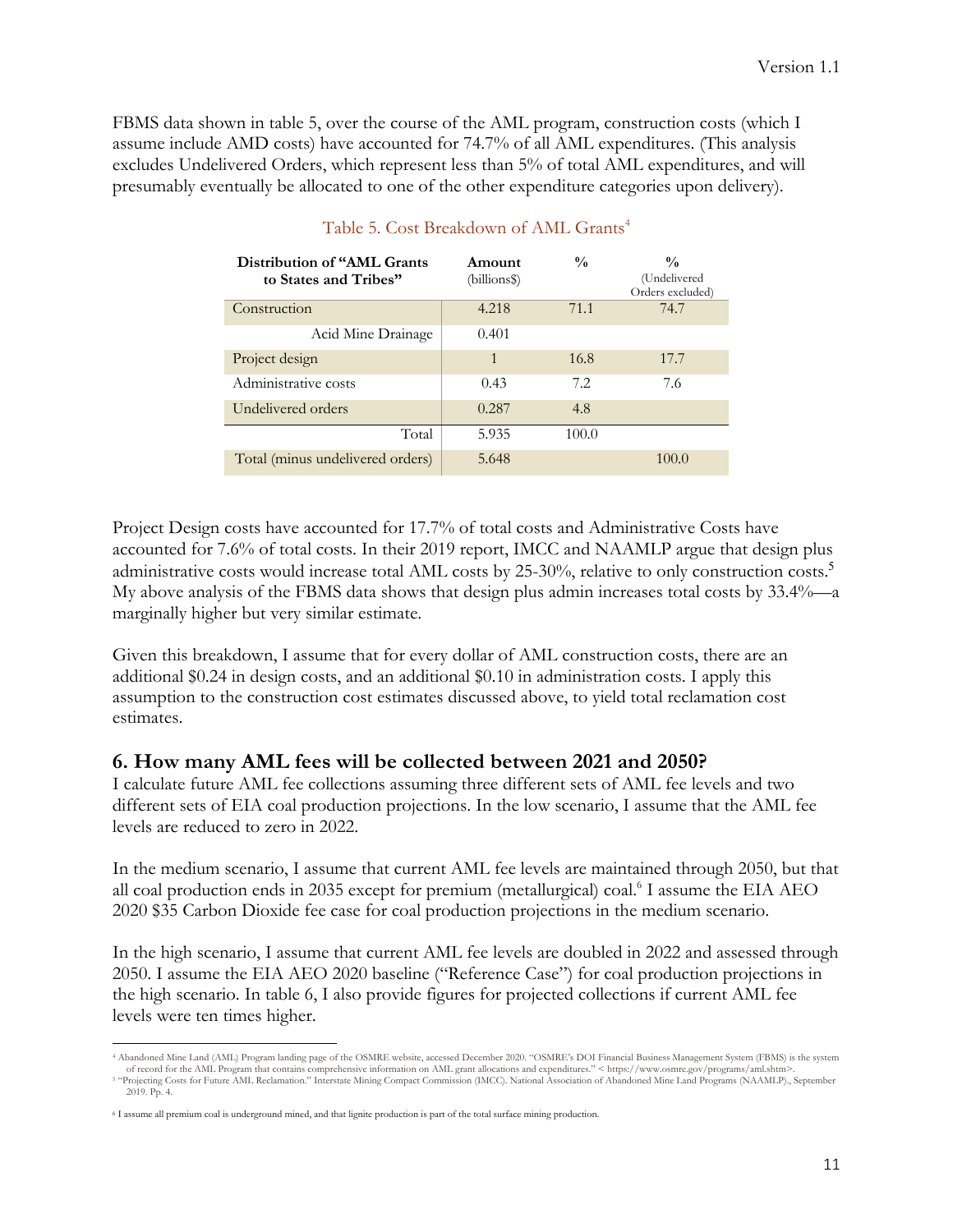#### Table 6. Projected AML Fee Collections, 2021-2050

Under the EIA2020 *\$35 CO2 fee case* scenario, projected coal production is 2,600 tons total from 2022-2050. Under the EIA2020 *Reference Case* scenario, projected coal production is 15,103 tons total from 2022-2050—roughly six times as much coal in the CO2 fee case. Current AML fee authorization ends in September 2021: all 2021 projected AML collections use current fee levels and EIA2020 Reference Case.

|                                 | <b>FEE LEVELS</b><br>(PER TON) |                  |         | AML FEE COLLECTIONS (\$)       |                                                                        |                             |                                                                        |                             |
|---------------------------------|--------------------------------|------------------|---------|--------------------------------|------------------------------------------------------------------------|-----------------------------|------------------------------------------------------------------------|-----------------------------|
|                                 |                                |                  |         | 2021                           |                                                                        | 2022-2050                   |                                                                        | 2021-2050                   |
|                                 | Surface                        | Under-<br>ground | Lignite | EIA Case:<br>Reference<br>Case | EIA Case: \$35<br>CO <sub>2</sub> fee<br>(only met coal<br>after 2035) | EIA Case:<br>Reference Case | EIA Case: \$35<br>CO <sub>2</sub> fee<br>(only met coal<br>after 2035) | EIA Case:<br>Reference Case |
| Current<br>Fee<br>Levels        | 0.28                           | 0.12             | 0.08    | 113, 141, 371                  | 547, 524, 512                                                          | 1,623,803,463               | 660, 665, 883                                                          | 1,736,944,834               |
| Double<br>Current<br>Fee levels | 0.56                           | 0.24             | 0.16    | N/A                            | 1,095,049,024                                                          | 5,875,169,548               | 1,208,190,395                                                          | 5,988,310,919               |
| 10x<br>Current<br>Fee<br>Levels | 2.8                            | 1.2              | 0.8     | N/A                            | 5,475,245,120                                                          | 29, 375, 847, 739           | 5,588,386,491                                                          | 29,488,989,110              |

According to the House Report that accompanied the 1976 Surface Mining Control and Reclamation Act (H.R. 13950), legislators considered three factors in setting the AML fee levels: setting a fee level that would 1) not be a burden on the industry, 2) provide revenue "to meet program objectives within a reasonable time frame," and 3) not cause inflation.7 Congress settled on a differential fee structure, but notably the differential was not rooted in differences in the reclamation costs of different methods of extraction nor was it rooted in a differential in the average price of underground or surface coal (though Congress may have set the lignite rate lower, at least in part due to lower prices). As table 8 shows, the average price of underground coal was *higher* than surface coal, yet underground coal had a *lower* fee level.

Rather, the underground fee was lower because of the "disproportionately high social costs incurred by underground coal mine operators in meeting responsibilities under the Coal Mine Safety and Health Act of 1969)."<sup>8</sup> In other words, the underground level was initially set at a lower rate because Congress felt underground operators were carrying a higher burden—prior to SMCRA—relative to surface operators and decided to adjust the rate accordingly.

As of 2020, 50.5% of construction costs of completed reclamation were spent on AML problems that were a result of underground mining and 49.5% were spent on problems created by surface mining. Though the total costs reclaimed are nearly identical, the median construction cost per standard unit for underground mining is about twice as high as for surface mining. Table 7 provides basic statistics on the completed costs from the federal AML inventory, categorized by whether the damage was a result of underground or surface mining. Note that data in the inventory may contain outliers that are not representative; these figures should be used cautiously here and especially for analysis beyond these basic comparisons.

<sup>7</sup> See pp. 87 of "House Report to Accompany H.R. 13950, Surface Mining Control and Reclamation Act of 1976." Report of the Committee on Interior and Insular Affairs, US House of Representatives. U.S. Government Printing Office, August 31, 1976.

<sup>8</sup> See pp. 87 of "House Report to Accompany H.R. 13950, Surface Mining Control and Reclamation Act of 1976." Report of the Committee on Interior and Insular Affairs, US House of Representatives. U.S. Government Printing Office, August 31, 1976.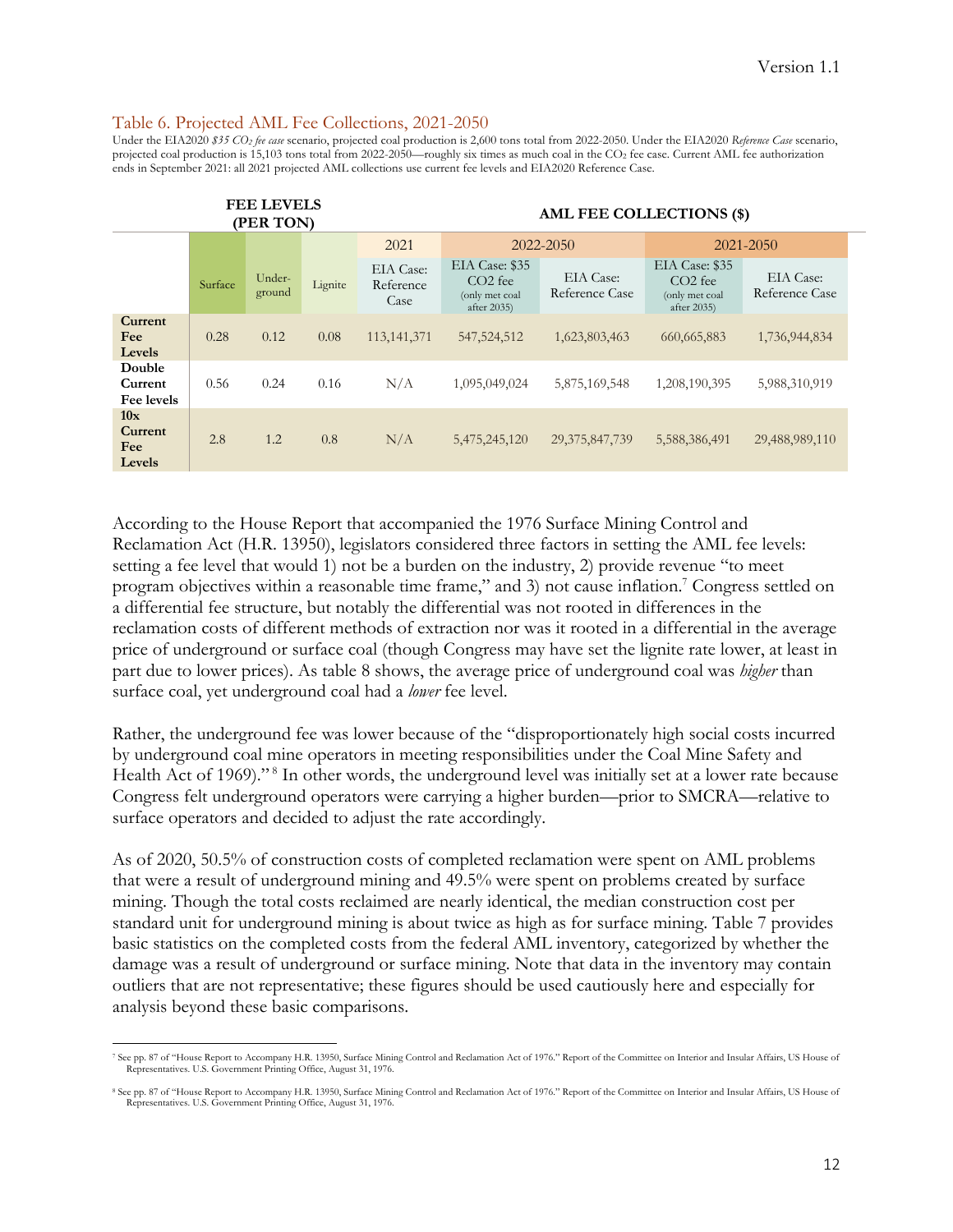Table 7. Comparing Completed Reclamation Costs of Underground and Surface Mined AML Sites Data is from eAMLIS (10.19.20). All unreclaimed and in-progress AML problems are excluded. Completed projects were excluded if either "Completed Cost" or "Completed Standard Units" was zero.

|                                         | Underground   | Surface       |
|-----------------------------------------|---------------|---------------|
| Count                                   | 15,282        | 8,062         |
| <b>Total Constriction Cost (2020\$)</b> | 1,656,004,775 | 1,625,893,614 |
| <b>Total Standard Units</b>             | 282,595       | 4,113,261     |
| <b>Average Cost Per Unit</b>            | 5,860         | 395           |
| <b>Median Cost Per Unit</b>             | 8,775         | 4,206         |
| Low (Cost Per Unit)                     | 0.00033       | 0.00016       |
| <b>High (Cost Per Unit)</b>             | 36,758,368    | 8,067,784     |

Table 8 calculates the effective fee rates of AML fee levels in 1979 and 2019, as well as projects what the effective fee rate would be if the current AML fee levels were doubled or 10 times higher and assessed in 2019.

#### Table 8. Calculating the effective rate of AML fees, 1979 & 2019

This table was developed by Ted Boettner, Ohio River Valley Institute, using EIA data and amended by the author.

| Method of<br>extraction                                                | Average<br>price per ton | Tonnage<br>(thousands) | Per Ton<br>Fees | <b>Effective Fee</b><br>Rates |
|------------------------------------------------------------------------|--------------------------|------------------------|-----------------|-------------------------------|
| 2019 Projection (using AML fee levels that are 10x the levels in 2019) |                          |                        |                 |                               |
| Underground                                                            | \$58.68                  | 267,373                | \$1.20          | $2.04\%$                      |
| Surface                                                                | \$22.47                  | 438,936                | \$2.80          | 12.46%                        |
| Lignite                                                                | \$19.86                  | 53,192                 | \$0.80          | $4.03\%$                      |
| 2019 Total                                                             | \$35.03                  | 759,501                | \$2.10          | 5.98%                         |
| 2019 Projection (using AML fee levels that are 2x the levels in 2019)  |                          |                        |                 |                               |
| Underground                                                            | \$58.68                  | 267,373                | \$0.24          | 0.41%                         |
| Surface                                                                | \$22.47                  | 438,936                | \$0.56          | 2.49%                         |
| Lignite                                                                | \$19.86                  | 53,192                 | \$0.16          | 0.81%                         |
| 2019 Total                                                             | \$35.03                  | 759,501                | \$0.42          | 1.20%                         |
| 2019                                                                   |                          |                        |                 |                               |
| Underground                                                            | \$58.68                  | 267,373                | \$0.12          | 0.20%                         |
| Surface                                                                | \$22.47                  | 438,936                | \$0.28          | $1.25\%$                      |
| Lignite                                                                | \$19.86                  | 53,192                 | \$0.08          | 0.40%                         |
| 2019 Total                                                             | \$35.03                  | 759,501                | \$0.21          | 0.60%                         |
| 1979                                                                   |                          |                        |                 |                               |
| Underground                                                            | \$27.33                  | 320,891                | \$0.15          | $0.55\%$                      |
| Surface*                                                               | \$22.29                  | 417,698                | \$0.35          | $1.57\%$                      |
| Lignite                                                                | \$6.48                   | 42,545                 | \$0.10          | 1.54%                         |
| 1979 Total                                                             | \$23.50                  | 781,134                | \$0.25          | 1.08%                         |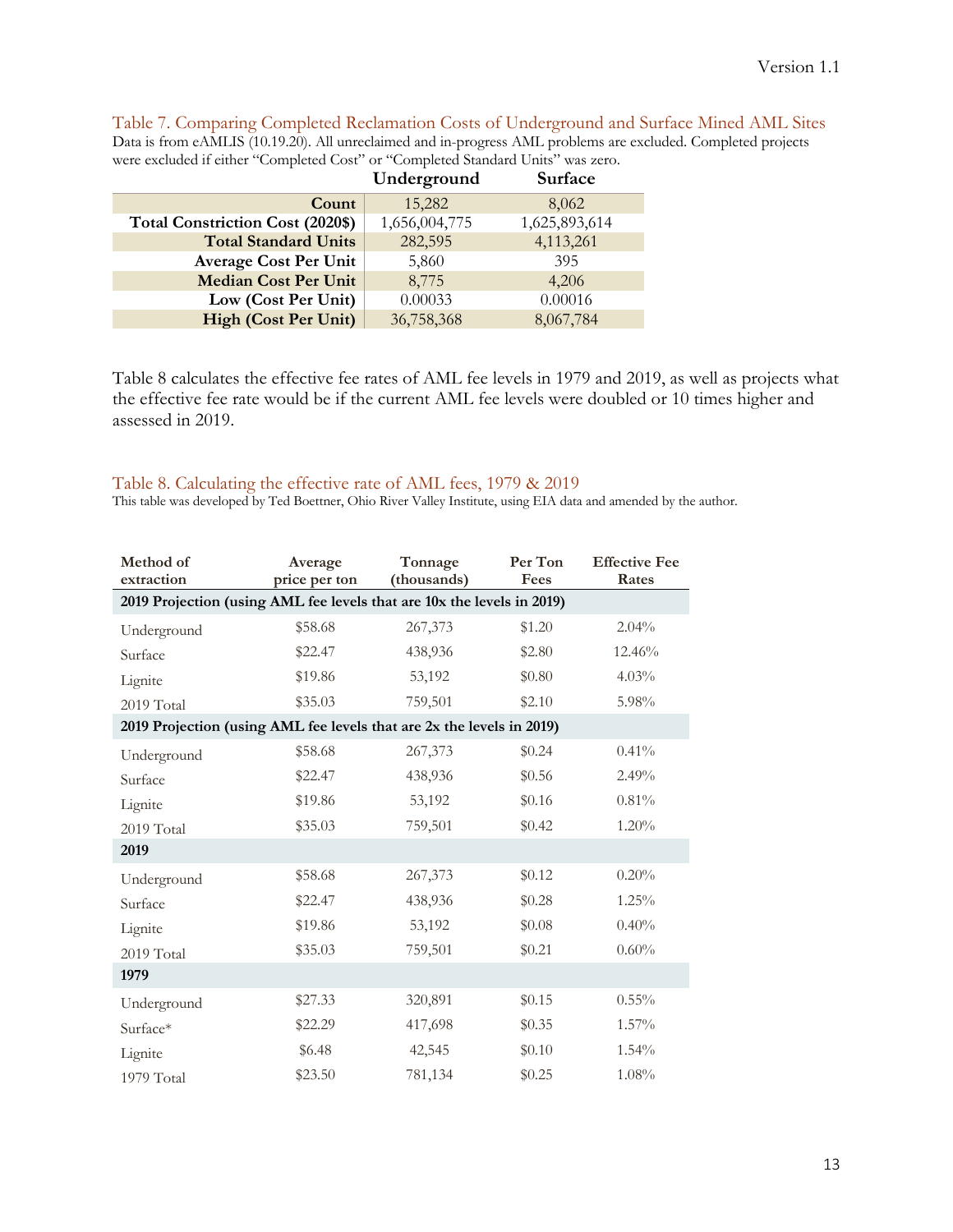# **7. What jobs are supported by AML reclamation work?**

There are many workers—with a broad range of skills and qualifications—whose labor is necessary for AML reclamation. These range from government employees who inspect, design, administer, and research AML reclamation, to workers of construction firms that execute the reclamation plan.

Employees of state, tribal, and federal agencies, as well as managerial and professional staff (professional engineers, environmental scientists, etc.) employed by construction firms, are typically compensated as salaried staff. Workers who execute the reclamation plan are typically compensated hourly. Construction firms also employ hourly clerical or administrative staff, who are not necessarily assigned specific reclamation projects in the same way that laborers and operating engineers are but whose labor is no less critical.

The salaried staff at state, tribal, and federal agencies and at construction firms earn a range of pay, which I do not include in my estimates. For lack of data, I also do not include estimates of the wages paid to hourly clerical/administrative staff.

Construction jobs comprise a large share of AML jobs, and I focus my estimates on the hourly wage of this class of workers. But a more complete picture of the jobs supported by AML work would also include estimates of the pay of a) salaried worked at agencies, b) salaried workers at AML construction firms, and c) non-construction hourly workers. These are all ripe for future research.

There are also jobs along the AML value chain, which I do not explore in my analysis. If AML reclamation were to increase dramatically as I have estimated, then spending on heavy machinery necessary for reclamation would rise—and jobs needed to manufacture heavy machinery along with it. A similar impact could be expected with other inputs, such as diesel and gasoline, seeds, saplings, fertilizer, and gravel.

### **8. What share of AML construction costs are spent on payroll?**

In order to estimate the number of construction jobs that will be created/supported by AML reclamation, there are a number of variables we need to estimate or assume. A key variable is how much of the money delivered to construction firms through AML contracts makes its way to workers—in other words, how much of the AML contract is spent on payroll.

The PA Department of Labor and Industry collects payroll data from the firms who have been awarded AML contracts posted by the PA Bureau of Abandoned Mine Reclamation (BAMR). Upon request from the author, officials at PA BAMR compiled some payroll data on what they considered a representative sample of twelve AML projects in PA in recent years.<sup>9</sup> This data is summarized in Table 9 below.

<sup>9</sup> 10 of the 12 projects are from 2015-2019, while 2 of the 12 may be older than 2015.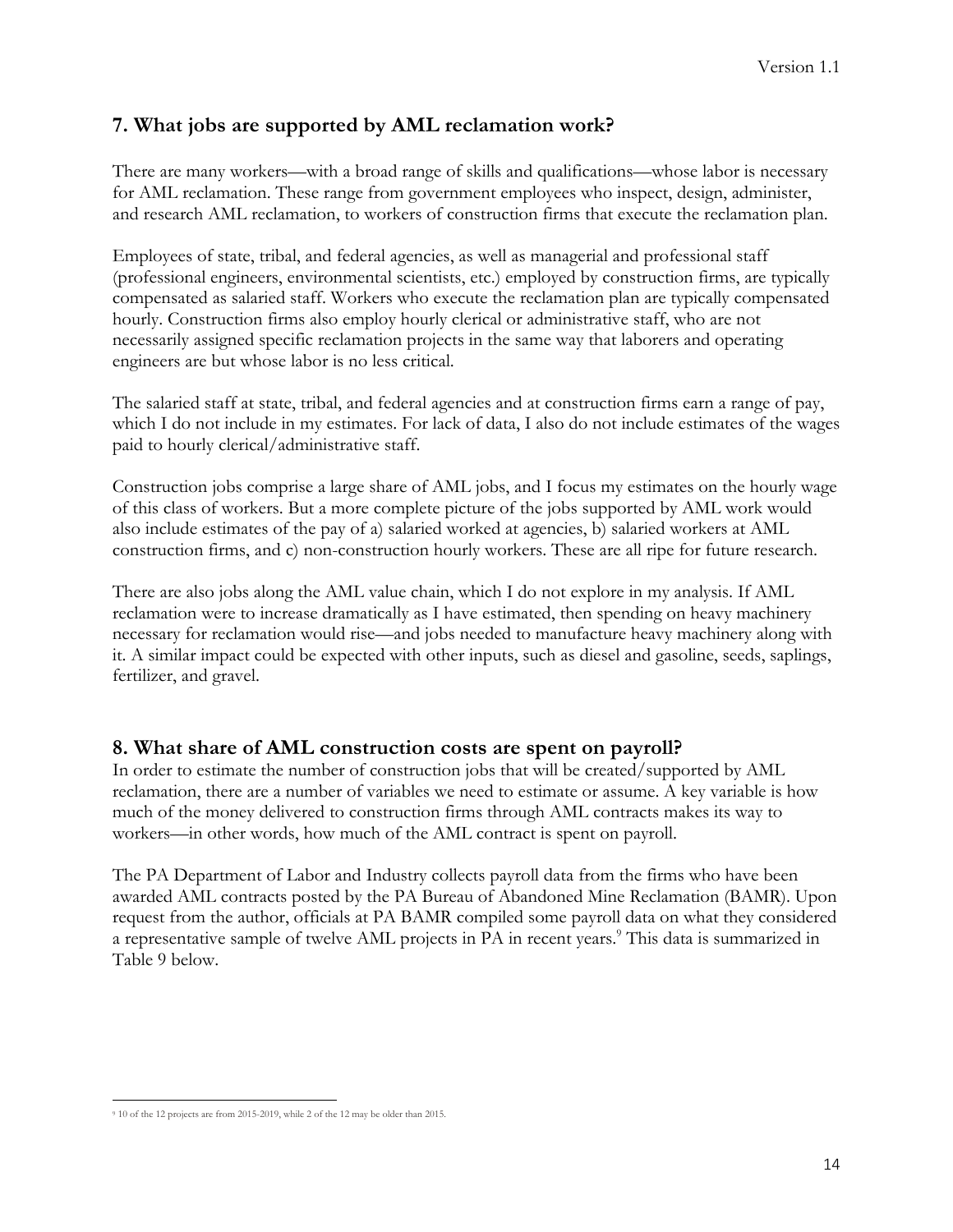| Figure               | Value  | Project type associated with each figure |  |  |  |
|----------------------|--------|------------------------------------------|--|--|--|
| Mean                 | $22\%$ | Demolition                               |  |  |  |
| Median               | 18%    | Subsidence Control                       |  |  |  |
| Max                  | 70%    | <b>Backfilling Strip Pits</b>            |  |  |  |
| Min                  | $9\%$  | Water Treatment Plant Mechanical &       |  |  |  |
|                      |        | <b>Electrical Upgrades</b>               |  |  |  |
| Ratio Max/Min        | 7.80   |                                          |  |  |  |
| <b>Std Deviation</b> | 16%    |                                          |  |  |  |
| Covariance           | 0.75   |                                          |  |  |  |

| Table 9. Payroll Costs as % of Total Construction Costs |
|---------------------------------------------------------|
| Analysis of a sample of 12 PA AML Projects              |

In my analysis, I assume that 15%, 20%, and 30% of construction costs are spent on payroll in the low, medium, and high scenarios, respectively. The medium scenario (20%) falls neatly between the mean (22%) and median (18%) in the PA sample. The low scenario (15%) falls between the median  $(18%)$  and lowest value  $(9%)$  in the PA sample. And the high scenario  $(30%)$ , though significantly higher than the medium scenario, is considerably lower than the highest value in the PA sample (70%), which PA officials explained was not a representative cost.

While PA is only one of many states/tribes with AML, these figures present the best data available and represent a reasonable estimate to assume nationally. Of the 6 Appalachian state AML programs contacted (PA, VA, KY, WV, OH, TN), only two (PA, OH) collect payroll data on AML contracts at present (OH's AML officials did not respond to requests for such data).

Two reasons that payroll costs as a share of construction costs may vary by state/tribe are differences in a) wages paid to AML workers, and b) the types of reclamation projects that are common in the state/tribe. For these reasons and others, we cannot conclude that this sample from PA is perfectly representative of the nation. But, given the considerable diversity of the types of projects in the sample, it is reasonable to assume that 20% captures the average payroll costs which I use as my medium scenario—and that the range of costs in the sample provide some important info on the lower and upper bounds in the low and high scenarios.

In a recent analysis by Western Organization of Research Councils (WORC) and mining environmental engineers at Kuipers and Associates, the authors assume that payroll costs as a share of reclamation bonds for post-1977 coal mine reclamation projects range from 10%-20%.10 These figures are similar to the values in the PA sample, though AML projects may be slightly more laborintensive. For this reason and under a scenario where AML wages increased considerably (I explore this more below), I include a high scenario (30%) that is higher than the assumptions in the WORC report. It is possible, for reasons explored further below, that AML wages are higher in PA than other states at present, which is why I have included a low scenario below 20%.

### **9. What is the hourly wage of workers who do AML construction work?**

I assume that the average hourly rate of gross pay (wages + fringe benefits) for workers doing AML construction work is \$25, \$30, and \$50 under low, medium, and high scenarios, respectively. Lacking

<sup>10</sup> Western Organization of Resource Councils (WORC), "Coal Mine Cleanup Works: A Look at the Potential Employment Needs for Mine Reclamation in the West." October 2020. See page 8. Technical Analysis for the report provided by Kuipers and Associates. URL:< http://www.worc.org/publication/reclamation-jobs-report/>.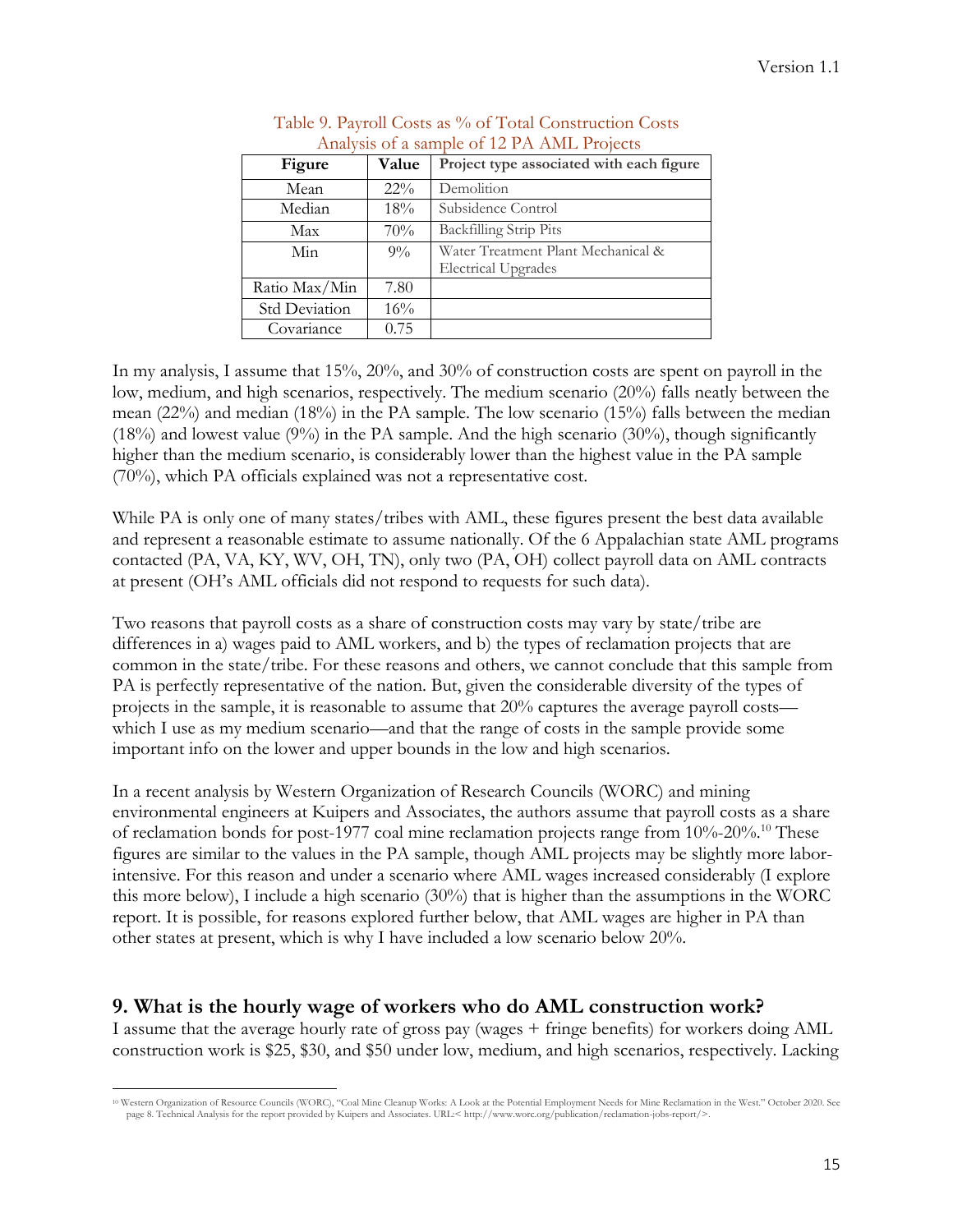wage data on AML workers specifically, I develop assumptions based primarily on BLS data of the wages of common AML occupations—I look at a weighted average of the median wages in each of 25 AML states. I test my assumed wage against data on the *range* of wages among AML workers in OH and PA, where we have a bit more data on AML wages specifically due to wage regulations.<sup>11</sup>

The medium scenario reflects my best approximation, given available data, of an median wage of AML workers under current labor regulations, market conditions, and rates of unionization. While I believe this to be a reasonable assumption, it is not based on AML wage data specifically. The wage could potentially be lower if: AML wages/fringes are considerably lower than that of Laborers and Operators in general; the number of AML workers is greater in states with below-median wages; prevailing wage laws are weakened or unionization declines in states with relatively high AML wages. The low scenario assumes one or all of these scenarios. The high scenario assumes that prevailing wage laws are strengthened significantly and that unionization rates rise among Laborers and Operators in the heavy civil engineering industry across many AML states. Because AML projects are public construction projects, AML wages can be significantly impacted by prevailing wage laws.

AML reclamation is typically completed by workers whose specific occupations fall under two broad categories: a) Construction Laborers ("Laborers," SOC Code472061), and B) Operating Engineers ("Operators," SOC Code472073). Because national/state data on the wages of Laborers and Operators doing AML work specifically is not readily available, calculating an average is not possible. Using BLS data, I gather the median hourly wage of these two occupations (across all industries) for each of the 25 states with AML programs, and find that the weighted average of median hourly wages for Laborers is \$17.60 and for Operators is \$22.87 (see table 10). This average is weighted by each state's unreclaimed construction costs as of 2020 (medium scenario)—a rough proxy for how much AML work will be done in each state. I assume the average AML wage is within this range.

| menado 20 outros with their programs and traditional tryenges |               |              |                  |                  |  |  |  |  |
|---------------------------------------------------------------|---------------|--------------|------------------|------------------|--|--|--|--|
|                                                               | Construction  |              |                  | <b>Operating</b> |  |  |  |  |
|                                                               | Laborers      |              | <b>Engineers</b> |                  |  |  |  |  |
|                                                               | <b>Median</b> | <b>State</b> | Median           | <b>State</b>     |  |  |  |  |
|                                                               | Wage          |              | Wage             |                  |  |  |  |  |
| Low                                                           | 14.02         | Arkansas     | 17.70            | Arkansas         |  |  |  |  |
| Weighted                                                      | 17.60         |              | 22.87            |                  |  |  |  |  |
| Average                                                       |               |              |                  |                  |  |  |  |  |
| High                                                          | 27.34         | Illinois     | 38.68            | Illinois         |  |  |  |  |
| National                                                      | 17.72         |              | 23.55            |                  |  |  |  |  |
| All industries                                                |               |              |                  |                  |  |  |  |  |
| National                                                      |               |              |                  |                  |  |  |  |  |
| Heavy civil                                                   | 18.19         |              | 25.31            |                  |  |  |  |  |
| engineering Industry                                          |               |              |                  |                  |  |  |  |  |
| only                                                          |               |              |                  |                  |  |  |  |  |

#### Table 10. Analysis of Median Hourly Wages of Laborers & Operators (BLS), includes  $25$  States with AML programs and National Averages<sup>12</sup>

<sup>11</sup> With publicly available Prevailing Minimum Wage (PMW) postings for the wages that must be paid to workers under AML contracts in PA and OH, we have some information on the *range* of wages paid to AML workers specifically there. OH and PA are the only Appalachian states that require PMW for AML workers, and are the two states where I was able to gain information on the wage scale of AML work

<sup>&</sup>lt;sup>12</sup> "Occupational Employment and Wages, May 2019. 47-2061 Construction Laborers." Bureau of Labor Statistics (BLS). URL: <

https://www.bls.gov/oes/current/oes472061.htm#nat>. State statistics were access through the BLS Occupational Employment Statistics Query System:

https://data.bls.gov/oes/#/occGeo/One%20occupation%20for%20multiple%20geographical%20areas. See also for heavy civil engineering industry: "May 2019 National Industry-<br>Specific Occupational Employment and Wage Estimates, N <https://www.bls.gov/oes/current/naics4\_237900.htm>.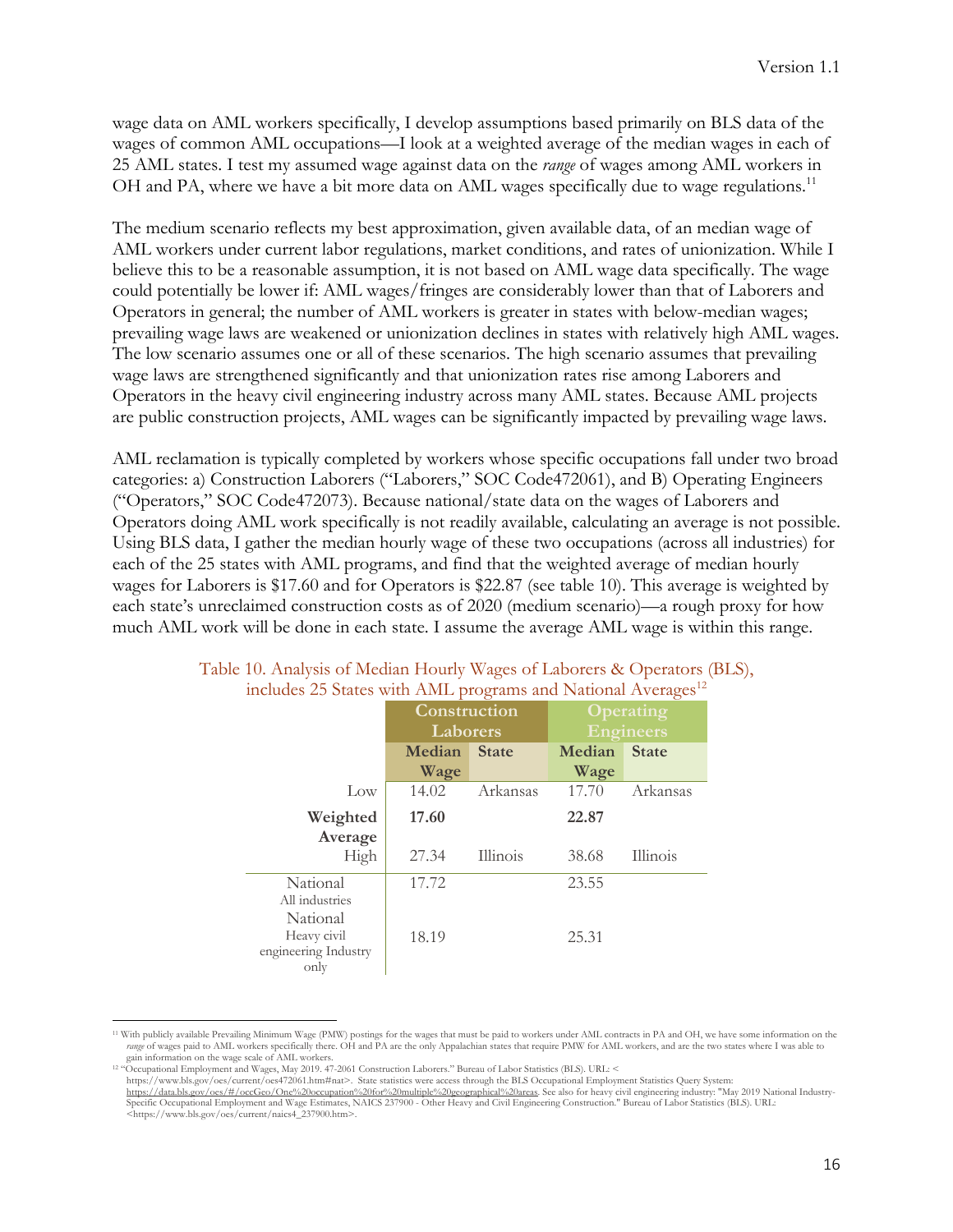Is this range a reasonable estimate? I check in two ways. First, it is not far from the median wages of Laborers and Operators nationally (\$17.72 and \$23.55, respectively; see table 10).<sup>13</sup> Second, in two states (OH, PA) where we have data on the *range* of wages among AML workers, I find that the range of wages of AML Laborers and Operators are similar—though more compressed—to the wages of those two occupations in general in OH and PA (see table 11). Though the comparison is limited to two states, it suggests no reason to believe that the *average* wages for AML Laborers or Operators are significantly different than those occupations in general in a given state.

Table 11. Comparison of wage ranges in AML v. All industries, OH and PA<sup>14</sup> High wage is the highest Operating Engineer wage  $\frac{1}{2}$  is the lowest Construction Laborer

|           | LOW wage is the lowest Construction Laborer wage |  |  |  |  |  |
|-----------|--------------------------------------------------|--|--|--|--|--|
| <b>OH</b> | <b>PA</b>                                        |  |  |  |  |  |

|                          |            | A11                       |       | A11   |
|--------------------------|------------|---------------------------|-------|-------|
|                          | <b>AML</b> | Industries AML Industries |       |       |
| <b>High wage</b> $27.46$ |            | 38.57                     | 46.43 | 38.94 |
| Low wage $17.39$         |            | 12.98                     | 21.05 | 12.56 |

But the range of average wages among AML Laborers and Operators in OH and PA are considerably higher than the range I assume for AML workers nationally<sup>15</sup>—one might wonder if this is evidence of inconsistency. It is not inconsistent, because Laborers and Operators earn considerably higher wages in OH and PA than in other AML states.16 Using BLS data, I find that the average wages of Laborers and Operators in OH and PA are in the top quartile among all 25 AML states.<sup>17</sup>

<sup>&</sup>lt;sup>13</sup> According to BLS data, the national mean hourly wage rate for Laborers is \$20.06 and \$26.06 for Operating Engineers, across all industries. See "Occupational Employment and<br>Wages, May 2019. 47-2061 Construction Labore "May 2019 National Industry-Specific Occupational Employment and Wage Estimates, NAICS 237900 - Other Heavy and Civil Engineering Construction." Bureau of Labor Statistics (BLS). URL: https://www.bls.gov/oes/current/naics4\_237900.htm.

<sup>14</sup> The current Ohio AML wage rate scale provides minimum wage rates for 8 laborer occupations, 16 operator occupations, and 4 mechanic occupations. Ohio's regulations require construction firms awarded AML contracts to pay workers, at minimum, the average wage rate paid by all AML firms over the past three years. Ohio regulators gather pay data and,<br>every three years, establish a set of minimum over the past three years. From 2017-2019 among all AML contracts in Ohio, the average wage rate of the lowest paid Laborer occupation ("Watchman") was \$17.39, and the average wage of the highest paid Operator occupation ("Crane Operator") was \$27.46. For the Ohio AML wage rate scale (as of Jan. 2021) see: "Bid Documents, Division O – Bidding and<br>Contract Requirements, Section 00200 – Wage and H

BLS data shows that in Ohio in 2019 across all industries, the 10<sup>th</sup> percentile hourly wage for Laborers was \$12.98, and the 90<sup>th</sup> percentile wage for Operators was \$38.57. For BLS wage data on both OH and PA see: "Occupational Employment and Wages, May 2019. 47-2061 Construction Laborers." Bureau of Labor Statistics (BLS). URL: < https://www.bls.gov/oes/current/oes472061.htm#nat>. State statistics were access through the BLS Occupational Employment Statistics Query System:<br>https://data.bls.gov/oes/#/occGeo/One%20occupation%20for%20multiple%20geogra

Pennsylvania also publishes a prevailing wage rate scale that applies to AML contracts, but it is less specific than the wage rate scale in Ohio and thus less useful for our purposes. For each construction contract in PA, the Department of Labor and Industry published the minimum wage rates for all occupations in the "Highway / Heavy" construction industries.<br>The difficulty is that these wage rate scales in scales do provide a range of wages for AML workers, they are much less precise than the wage rate scale in Ohio: many of the low or, especially, high end wage rates may be for occupations who don't actually work on AML projects. I averaged the lowest wage rate and highest wage rate listed in the wage scales for each of the 8 AML projects in the sample from PA noted above (only projects from 2019-20 were assessed). I found that these averages yielded a range of wages of \$21.05 to \$46.43 for AML Laborers and Operators in Pennsylvania.

According to BLS data, the low-high range (10<sup>th</sup> percentile of Laborer wages; 90<sup>th</sup> percentile of Operators wages) for Laborers and Operators across all industries in Pennsylvania was \$12.56 to \$38.94.

The wage scale is *compressed* (higher low end, lower high end) for Laborers and Operators who work on AML. If we compare the Ohio AML wage rate scale with the range of Laborers and Operators in the state, it suggests that AML Laborers have a low end that is 31% higher when compared to the 10<sup>th</sup> percentile of Laborers in all industries; and that Operators have a high end that is 31% lower when compared to the 90<sup>th</sup> percentile of Operators in all industries. In PA, AML Laborers have a higher low end (by 62%) and the high end for Operators is uncertain but likely around the same (but perhaps higher) as Operators in general in PA.

<sup>&</sup>lt;sup>15</sup> Across all industries in Ohio, the average hourly rate for Laborers is \$22.21, and the average rate for Operators it is \$26.99. In PA these figures are \$20.94 and \$26.77. I assume the average AML wage is within \$17.72

<sup>&</sup>lt;sup>16</sup> Why are national wages lower than in PA or OH? We can't be certain with the limited data we have, but in general I think it is appropriate to assume that wage rates and, especially, fringe benefits tend to be higher in states with higher union density, and tend to be lower in rural areas relative to metropolitan areas. On the other hand, AML projects are public construction projects and are subject to wage laws and regulations that private sector heavy construction projects aren't—which is an upward force on the wages/fringes of AML Laborers and Operators relative to those workers in general.

<sup>17</sup> According to BLS data, the average wage of Laborers in Ohio (all industries) is ranked the fourth highest (top 16%) among all 25 states with AML programs; similarly, the average among Operators in Ohio is the fifth highest (top 20%). In Pennsylvania the picture is similar: the average wage of Laborers (all industries) is ranked the fifth highest (top 20%)<br>among all 25 states with AML programs; the median average wage is \$17.72 (Utah) for Laborers and \$24.06 (Iowa) for Operators. See "Occupational Employment and Wages, May 2019. 47-2061 Construction Laborers." Bureau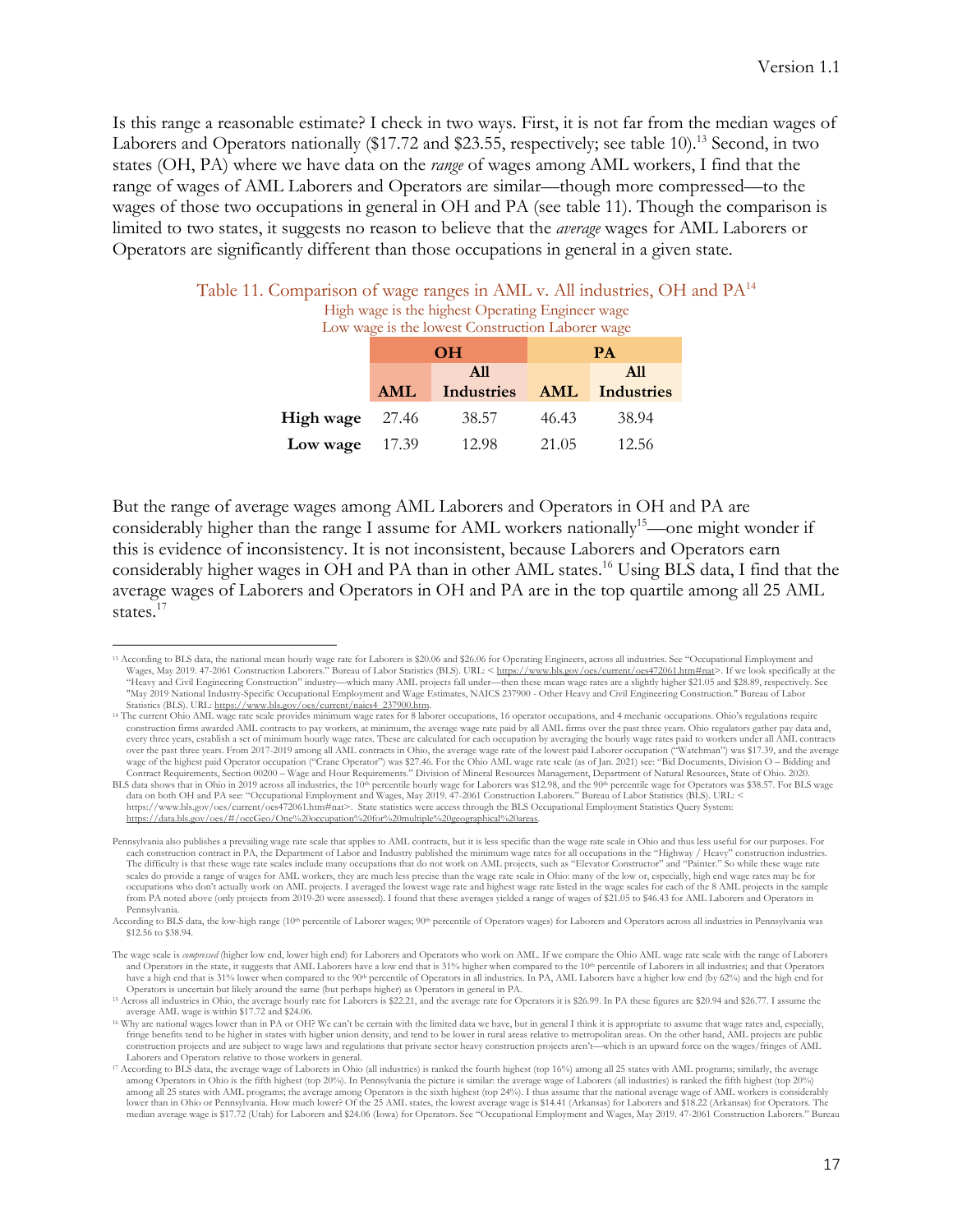So, if we assume that the median wage for AML workers lies between \$17.60 and \$22.87 (weighted average of the median wages of Laborers and Operators, respectively, among all 25 AML states), then for the medium scenario I assume a \$20.24 wage, which lies in the middle of this range, and a level of fringe benefits (32.5% of gross pay) that is comparable with the construction industry's 30.9% average, according to BLS. <sup>18</sup> Lacking data, this estimate assumes that half of payroll costs are spent on Laborers and half on Operators.

The \$30 gross pay rate in the medium scenario is also consistent with the \$30 rate assumed in the 2020 WORC/Kuipers Associates report that assessed post-1977 reclamation job potential.<sup>19</sup> For the low scenario, I assume a slightly lower wage (\$20.00) and significantly lower level of fringe benefits (20% total pay) that is about half the level among union construction workers.

For the high scenario, I assume a significantly higher wage (\$30.00) and a significantly higher level of fringe benefits (40% of total pay), which is consistent with the averages among union Laborers and Operators nationally (38% and 39%, according to Construction Labor Research Council). <sup>20</sup> The \$50 rate of gross pay assumed in the high scenario is within the range of average gross pay for union Laborers (\$43.52) and union Operators (\$59.79) nationally, according to Construction Labor Research Council, and is consistent with the low-high range among Laborers and Operators on public Heavy/Highway construction contracts in PA (\$39.67 to \$77.05), where unionization is relatively high and prevailing wage laws relatively strong. <sup>21</sup>

Without data on the pay of Laborers and Operators doing AML reclamation specifically it is difficult to establish an estimate of the average hourly rate of pay among these workers. Any method involves some degree of assumption. By assessing adjacent data on construction worker pay and fringes, I think the assumptions made here provide a reasonably good big-picture estimate of the rate of total pay to AML construction workers on average across the country. If/once data reporting on the pay and hours of workers on AML contracts is required of state/tribal agencies, then future research will be able to develop a more complete assessment.

Across all estimates, I assume that a "job year" is equal to 2080 hours of pay per year.

### **10. Will potential wage increases raise reclamation costs?**

In the high scenario, I assume a \$50 hourly rate of gross pay and payroll costs as 30% of construction costs – 10 pp higher than the medium scenario. For the high scenario, I thus assume that construction costs rise by 5% due to assumed wage-push price increases and that remaining increases in payroll are absorbed by productivity increases and profit reductions.

18 See "Employer Costs for Employee Compensation News Release." USDL-20-2266. December 17, 2020. Bureau of Labor Statistics (BLS). URL: < https://www.bls.gov/news.release/ecec.htm >

of Labor Statistics (BLS). URL: < https://www.bls.gov/oes/current/oes472061.htm#nat>. State statistics were access through the BLS Occupational Employment Statistics Query System: https://data.bls.gov/oes/#/occGeo/One%20occupation%20for%20multiple%20geographical%20areas.

<sup>19</sup> Western Organization of Resource Councils (WORC), "Coal Mine Cleanup Works: A Look at the Potential Employment Needs for Mine Reclamation in the West." October 2020. See page 8. Technical Analysis for the report provided by Kuipers and Associates. URL:< http://www.worc.org/publication/reclamation-jobs-report/>.

<sup>&</sup>lt;sup>20</sup> "Union Labor Costs in Construction." 2019. Construction Labor Research Council. See page 5. <u>URL:<br/><br/>Struction://www.finishingcontractors.org/members-resources</u> management/research-and-reports-clrc ; www.clrcconsulting.org >.

CLRC notes that the data "has been prepared from information collected and maintained by CLRC."<br><sup>21</sup> "Union Labor Costs in Construction." 2019. Construction Labor Research Council. See page 5. <u>URL:< https://www.finishingc</u> management/research-and-reports-clrc ; www.clrcconsulting.org >.

CLRC notes that the data "has been prepared from information collected and maintained by CLRC."

The PA low-high range was calculated by averaged the lowest wage and the highest wage in each of the 8 PMW wage rate scales from the PA sample noted above.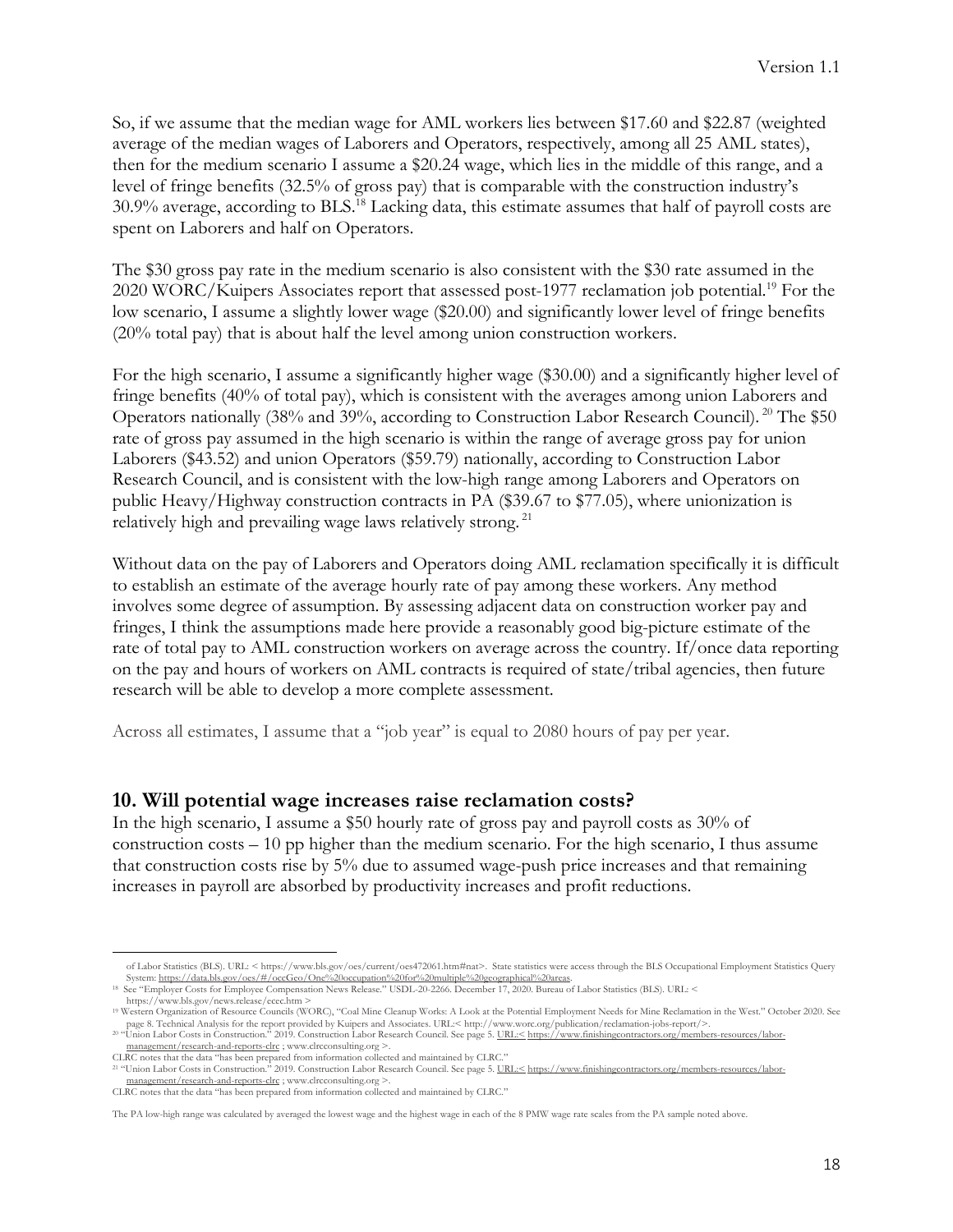# **11. How many AML jobs would be supported/created at state, tribal, and federal agencies?**

In addition to construction, AML reclamation requires design, inspection, administration, and research of improved reclamation techniques. Federal and state/tribal staff currently complete these tasks. Federal staff at OSMRE administer, inspect, and research, while staff at state/tribal agencies perform many tasks that include fielding reclamation requests, inspecting reclamation projects, working with landowners on realty issues, administering and managing the state/tribal AML program, and, perhaps most critically, designing reclamation plans.

State/tribal AML staff positions are funded through federal AML grants to states and tribes, sourced from AML fees (non-certified AML programs) and the US Treasury (certified AML programs) at present. I assume that every \$1 million in AML grants (AKA every dollar of total reclamation costs) supports 2.5 state/tribal AML jobs. According to official "Annual State Evaluation Reports" that state/tribal AML programs deliver to OSMRE, there were an average of 2.54 FTEs supported by every \$1 million in AML grants to states/tribes, across all 28 AML programs in 2019.<sup>22</sup>

If we assume half of the \$26.3 billion in unreclaimed AML (medium scenario, unreclaimed total costs as of 2050), and if we spread the reclamation of these sites out equally over the 10 years, then \$1.3 billion in annual reclamation (total costs) will occur annually. The design and administration funding included in this annual figure will create/support an estimated 3,286 AML FTEs at state and tribal reclamation agencies, for 10 years.

Federal AML staff at OSMRE are funded through discretionary funding from the AML Fund, appropriated by Congress annually.23 I assume that every \$1 million in AML discretionary funding supports 4.25 federal AML jobs at OSMRE. According to official "Budget Justification and Performance Information" reports from OSMRE, there were an average of 4.24 FTEs per \$1 million in discretionary AML funding across 2009, 2010, 2019, and 2020.<sup>24</sup>

I assume \$75, \$112.5, and \$150 million in annual AML discretionary funding to OSMRE in my low, medium, and high scenarios, respectively (assuming a cleanup schedule where 13.1 billion is cleaned up between 2021-2030). In 2009 and 2010, at the beginning of the Obama administration, AML discretionary funding averaged \$44 million annually. <sup>25</sup> By 2019-2020, at the end of the Trump Administration, this average had been cut to \$25 million annually. Staffing at OSMRE was not a priority of the Trump Administration, evidenced by the fact that OSMRE was helmed by an Acting Director for more than half of Trump's term.

If we assume that annual AML reclamation increases to the levels outlined above (medium scenario), then federal AML grants to state/tribes would be around \$1.3 billion annually. In 2009 and 2010, that figure averaged \$334 million and in 2019-2020 averaged \$231 million.<sup>26</sup> If we assume that annual AML reclamation increases drastically relative to historic levels, then we might also assume

<sup>22</sup> Annual State Evaluation Reports, OSMRE, 2019. Accessed here: <https://www.odocs.osmre.gov/). Note: annual report for the Hope Tribe is from 2018, and for Tennessee is from 2017 (they were the most recent, as of Nov. 2020).

<sup>23</sup> Larson, Lance N. "The Abandoned Mine Reclamation Fund: Reauthorization Issues in the 116th Congress." Congressional Research Service (CRS), March 12, 2020.

<sup>24</sup> FY2011 and FY2021 "Budget Justifications and Performance Information" reports, Office of Surface Mining Reclamation and Enforcement (OSMRE), US Department of Interior. FY2009 and FY2019 figures are Actual; FY2010 and 2020 figures are Enacted. FY2011 URL: https://www.osmre.gov/resources/budget/docs/FY2011\_Justification.pdf; FY2021

URL: <u>https://www.osmre.gov/resources/budget/docs/FY2021\_OSMRE\_Budget\_Justifications.pdf</u><br><sup>25</sup> See "Total Mandatory Distributions (after reductions)" in the FY2009, FY2010, FY2019, and FY2020 OSMRE AML Grant reports: <u>http</u> <sup>26</sup> Total AML mandatory distributions were \$298,072,314 in 2009, \$369,085,986 in 2010, \$291,295,810 in 2019, and \$170,859,620 in 2020.